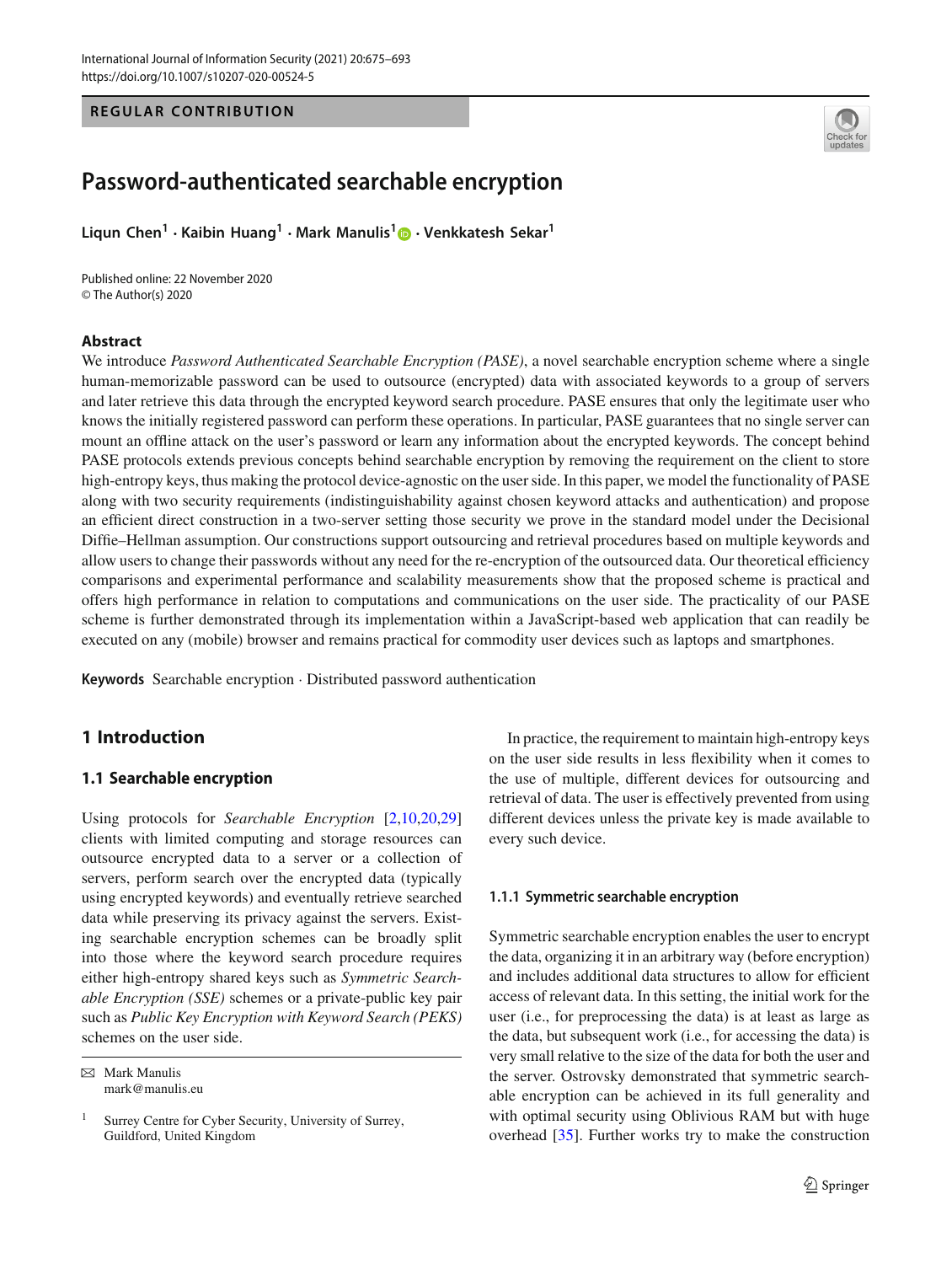efficient with more rounds and a weaker security model to reduce the overhead. Song et al. [\[21\]](#page-18-4) approached SSE using a new two layered encryption, whose outer layer discloses whether a particular keyword is stored in an inner encryption using a trapdoor. Unfortunately, search requires computation linear in the size of each document and reveals statistical information about the distribution of the underlying plaintext. Both of these where limitations were addressed by Goh [\[23](#page-18-5)] through associating secure indexes to each document in a collection. It also introduced the notion of semantic security against chosen-keyword attacks (called IND-CKA), which is the first formal notion of security defined for searchable encryption.

In the context of complex search queries, the above schemes are restricted to single-keyword equality queries. Ballard *et al.* [\[5\]](#page-17-1) provided an secure and efficient system to perform Boolean keyword searches using Shamir's secret sharing. Curtmola et al. [\[20](#page-18-1)] introduced two variants (adaptively secure and non adaptively secure) SSE with the use of lookup tables. Chase et al. [\[17\]](#page-18-6) introduced the notion of structured encryption, where arbitrarily structured data are encrypted in such a way that it can be queried through the use of a query specific token that can only be generated with knowledge of the secret key. The scheme improves over non-adaptive variant of [\[20\]](#page-18-1) achieving keyword search through generating dictionaries of each keyword which contain pointer-output for each document. Kamara et al. [\[29\]](#page-18-2) further refine the model to a dynamic searchable encryption scheme based on the inverted indexes approach of [\[20\]](#page-18-1).

Other variants of SSE include Message Lock Encryption by Bellare et al. [\[8](#page-18-7)], where the key under which encryption and decryption are performed is derived from the message itself and search pattern obfuscation by Orencik at al. [\[34\]](#page-18-8) using preprocessed term frequency-inverse document frequency (tf-idf) weights of keyword-document pairs.

#### **1.1.2 Public key encryption with keyword search (PEKS)**

The notion of Public Key Encryption with Keyword Search was introduced by Boneh et al. [\[10](#page-18-0)] using bilinear maps and trapdoor permutations. The mechanism provided an efficient way to check whether a keyword is associated with a given document without leaking anything else about the document. However, due to the computation cost of public key encryption, the constructions were applicable to searching on a small number of keywords rather than an entire file. Moving beyond just equality-based keyword search, Park et al. [\[36](#page-18-9)] and Boneh et al. [\[10\]](#page-18-0) extended PEKS for conjunctive [\[10](#page-18-0)[,36\]](#page-18-9), subset and range [10] queries on encrypted data.

However, the PEKS construction does not allow the recipient to decrypt keywords, i.e., encryption is not invertible. This was addressed by Fuhr et al. [\[22](#page-18-10)], through introducing decryptable searchable encryption using identity-based key encapsulation mechanism (ID-KEM). The concept also paved way for management of encrypted data, since the decryption key and the trapdoor derivation key are generated independently from one another and hence data can be decrypted by an entity and trapdoors be generated by some other managing party. Abdalla et al. [\[2\]](#page-17-0) defined the computational and statistical relaxations of the existing notion of perfect consistency, showing that [\[10\]](#page-18-0) is computationally consistent, and providing a new scheme that is statistically consistent. Third party delegation was further studied by Ibraimi et al. [\[25\]](#page-18-11), employing the notion of Public Key Encryption with Delegated Search (PKEDS) which enables a third party to search an document for a particular keyword encrypted by the user.

Other variants of public key encryption in the context of keyword search include Deterministic Searchable Encryption [\[6](#page-17-2)] and Plaintext-Checkable Encryption [\[15\]](#page-18-12). Bellare et al. [\[6](#page-17-2)] achieved deterministic searchable encryption using RSA-DOAEP, a length preserving deterministic encryption scheme. A plaintext-checkable encryption scheme is a probabilistic public-key encryption scheme with the additional functionality that anyone can test whether a ciphertext is the encryption of a given plaintext message under a pub-lic encryption key. Canard et al. [\[15\]](#page-18-12) provided an efficient construction for plaintext checkable encryption using an ElGamal-based approach.

# **1.2 Password-authenticated searchable encryption (PASE)**

The idea of basing searchable encryption solely on passwords, proposed in this paper, helps to avoid costly and risky key management on the user side and enables the whole process to be device-agnostic. This, however, comes with challenges considering that both passwords and keywords typically have low entropy. Amongst the core security properties of PASE, there is a need to guarantee that only the legitimate user, who knows the password, can outsource, search and retrieve data. Hence, basing security of searchable encryption schemes on passwords introduces the need for a distributed server environment where trust is spread across at least two non-colluding servers, as is also the case in many password-based protocols for authentication and secret sharing, e.g., [\[4](#page-17-3)[,12](#page-18-13)[–14](#page-18-14)[,26](#page-18-15)[–28](#page-18-16)[,30](#page-18-17)[,31](#page-18-18)[,40\]](#page-18-19). The use of two servers provides the most practical scenario and the minimum requirement to achieve protection against offline dictionary attacks, while a more general secret sharing architecture with *t*-out-of-*n* servers would be applicable as well. Chen *et al.* [\[18](#page-18-20)] further demonstrated the resilience of two server model against keyword guessing attacks. Thus, the PASE's two server model offers best performance to protection tradeoff for (public key-based) PEKS schemes, protecting against offline dictionary and keyword guessing attacks.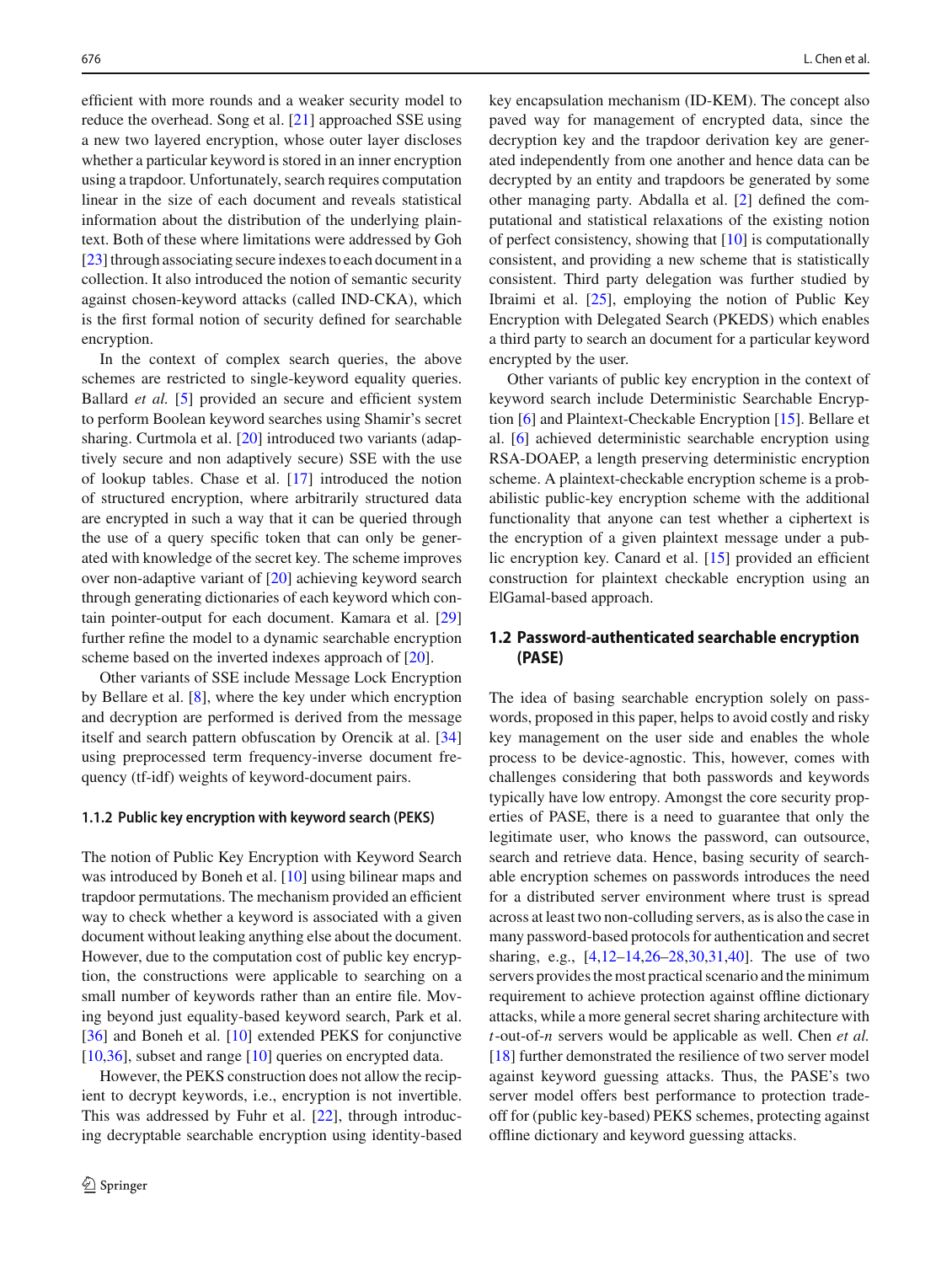We model PASE as a searchable encryption scheme where users can register their passwords with the servers and then re-use these passwords for multiple sessions of the outsource and retrieval protocols. In each outsource session, the user can outsource encrypted keywords along with some (encrypted) document to both servers. The retrieval protocol realizes the search procedure based on the keyword that the user inputs to the protocol and provides the user with all documents associated with that keyword allowing the user to also verify the integrity of the retrieved documents. We define security of the PASE scheme using BPR-like models [\[3](#page-17-4)[,9\]](#page-18-21) that have been widely used for password-based protocols. We define privacy of PASE keywords through *indistinguishability against chosen keyword attacks (IND-CKA)* while considering active adversaries, possibly in control of at most one server, who can also register own passwords in the system. While IND-CKA security protects against the adversary who does not know the password from successfully retrieving outsourced data, we additionally require *authentication* to protect the outsourcing operation itself, thus preventing the adversary from outsourcing data on behalf of the user; this requirement must also hold even if the adversary controls one of the servers.

Our direct PASE construction follows conceptually the following more general approach that combines ideas behind *Password Authenticated Secret Sharing (PASS)* [\[4](#page-17-3)[,12](#page-18-13)[–14](#page-18-14)[,26,](#page-18-15) [27](#page-18-22)[,40](#page-18-19)] and SSE [\[5](#page-17-1)[,20](#page-18-1)[,34\]](#page-18-8). In the registration phase, the user picks a password  $\pi$  and a high-entropy symmetric key *K* that will be used to encrypt keywords and secret-shares *K* protected with  $\pi$  across both servers. In order to outsource keywords, the user engages into the PASS reconstruction protocol to obtain *K* and then into the SSE outsource protocol to outsource the keywords. In order to search for keywords and retrieve data, the user again reconstructs *K* using PASS and performs the keyword search using SSE. We stress, however, that our construction is direct and does not use PASS and SSE as generic building blocks. A generic construction from these two primitives remains currently out of reach due to significant differences in the syntax, functionality and security amongst the existing PASS protocols. First, PASS protocols do not separate registration from secret sharing phase and therefore do not enforce user authentication upon secret sharing which would be required for the outsourcing protocol in PASE. Existing PASS protocols were proven in different security models, e.g., BPR-like in [\[4](#page-17-3)[,40\]](#page-18-19) and UC-based in [\[12](#page-18-13)[,14](#page-18-14)[,27](#page-18-22)[,28\]](#page-18-16) and do not necessarily follow the same functionality and syntax, which makes it hard to use PASS as a generic building block in PASE without revising the syntax and security models of those PASS protocols. While we could update the syntax of PASS protocols to allow for a generic usage in PASE such update would introduce changes to the original PASS protocols and require new security proofs. Moreover, generic constructions often lead to less efficient instantiations than directly constructed schemes. For all the aforementioned reasons, we are not formally proposing a generic PASE construction in this paper and opt for a direct and efficient scheme (cf. Sect. [3\)](#page-5-0) based on well-known assumptions in the standard model.

#### **1.3 Paper organization**

Section [2](#page-2-0) formally models PASE functionality and defines its main security properties. Section [3](#page-5-0) introduces our direct PASE construction. We recall the underlying cryptographic building blocks and present a high-level design rationale for the scheme. This section also compares the efficiency of the key reconstruction phase of the proposed PASE scheme with existing PASS protocols and highlights additional support for multi-keyword operations and password change. Section [4](#page-11-0) contains formal security analysis of the proposed scheme. In Sect. [5,](#page-13-0) we present our browser-based demonstrator with complete implementation of the proposed PASE functionality. This section also contains experimental results on the evaluation of performance and scalability of our implementation on commodity user devices. Section [6](#page-17-5) concludes this paper.

# <span id="page-2-0"></span>**2 PASE model and definitions**

In this section, we model the functionality of PASE and provide definitions of its security requirements.

## **2.1 PASE functionality**

#### **2.1.1 Syntax of algorithms and protocols**

In our PASE model, any user U can perform an initial registration procedure with any two servers  $S_0$  and  $S_1$  in the system and then use the registered password  $\pi$  (from some dictionary *D*) to outsource and retrieve data based on associated keywords  $w \in \mathcal{W}$ . Each server  $S_d$ ,  $d \in \{0, 1\}$  maintains its own database where for each user it records the associated secret information info*<sup>d</sup>* obtained during the registration procedure and the outsourced data  $(C, \infty)$  obtained from multiple executions of the outsource protocol; *C* is used to represent a ciphertext for the keywords, whereas index ix stands for the outsourced (and possibly encrypted) document that is associated with the encrypted keywords. Similar to other searchable encryption schemes (e.g., [\[2\]](#page-17-0)) we do not explicitly model the encryption of outsourced documents and use indices  $i \times \in I$ as placeholders for these documents.

– Setup( $1^{k}$ ) is an initialization algorithm that on input a security parameter  $\kappa \in \mathbb{N}$  generates public parameters par of the scheme.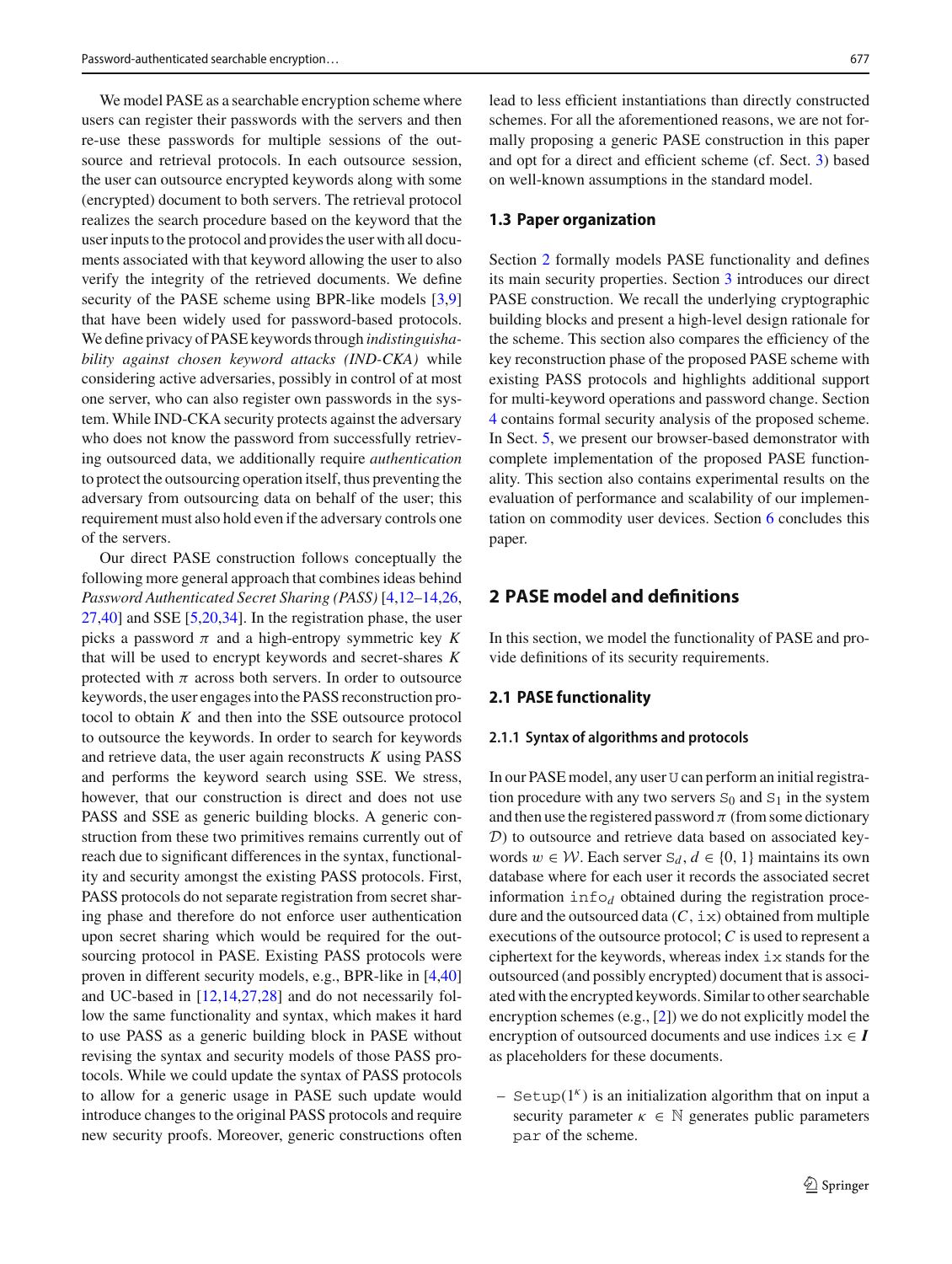- Register is a registration protocol executed between some user U (running interactive algorithm RegisterU) and two servers  $S_0$  and  $S_1$  (running interactive algorithms RegisterS<sub>d</sub>,  $d \in \{0, 1\}$  according to the following specification:
	- RegisterU(par,  $\pi$ , S<sub>0</sub>, S<sub>1</sub>): on input par and some password  $\pi \leftarrow \mathcal{D}$ , this algorithm interacts with RegisterS<sub>d</sub>,  $d \in \{0, 1\}$  and outputs a flag  $s \in \{succ, fail\}$ . If  $(s = succ)$ , the user remembers  $\pi$  and forgets all other informations.
	- $-$  RegisterS<sub>d</sub>(par, U, S<sub>1-d</sub>): on input par, this algorithm interacts with RegisterU (and possibly Register $S_{1-d}$  and at the end of successful interaction stores some secret information  $\text{inf}_{\Theta_d}$  associated with U at  $S_d$ .
- Outsourceis an outsourcing protocol executed between some user U (running interactive algorithm OutsourceU) and two servers  $S_0$  and  $S_1$  (running interactive algorithms OutsourceS<sub>d</sub>,  $d \in \{0, 1\}$  according to the following specification:
	- OutsourceU(par,  $π$ ,  $w$ , ix,  $S_0$ ,  $S_1$ ): on input  $π$ , a keyword  $w$ , and some index  $ix$  this algorithms interacts with OutsourceS<sub>d</sub>,  $d \in \{0, 1\}$  and outputs a flag  $s \in \{succ, fail\}.$
	- $-$  OutsourceS<sub>d</sub>(par, U, info<sub>d</sub>): on input info<sub>d</sub>, this algorithm upon successful interaction with OutsourceU(and possiblyOutsourceS1-*<sup>d</sup>* ) stores a record  $(C, \text{ix})$  in its database  $C_d$ .
- Retrieve is a retrieval protocol executed between some user U (running interactive algorithm RetrieveU) and two servers  $S_0$  and  $S_1$  (running interactive algorithms RetrieveS<sub>d</sub>,  $d \in \{0, 1\}$  according to the following specification:
	- RetrieveU(par,  $\pi$ ,  $w$ ,  $S_0$ ,  $S_1$ ): on input  $\pi$  and a keyword  $w$ , this algorithm upon successful interaction with RetrieveS<sub>d</sub>,  $d \in \{0, 1\}$  outputs set *I* containing all  $\exists x$  associated with w.
	- $-$  RetrieveS<sub>d</sub>(par, U, info<sub>d</sub>): on input info<sub>d</sub>, this algorithm interacts with RetrieveU (and possibly RetrieveS<sub>1-d</sub>) and outputs a flag s  $∈$ {succ, fail}.

## **2.1.2 Correctness**

A PASE scheme is *correct* if for all  $\kappa \in \mathbb{N}$ , ix  $\in \mathcal{I}$ ,  $w \in$  $W, \pi \in \mathcal{D}$ , par  $\leftarrow$  Setup(1<sup>k</sup>) the probability Pr[ix  $\in$  $I$  = 1 iff

```
\langle \text{succ}, (C, ix), (C, ix) \rangle \leftarrow \langle \text{OutsideU}(par, \pi, w, ix, S_0, S_1),OutsourceS<sub>0</sub>(par, U, info<sub>0</sub>), OutsourceS<sub>1</sub>(par, U, info<sub>1</sub>));
\langle I, \text{succ}, \text{succ}\rangle \leftarrow \langle \text{Retrievev}(\text{par}, \pi, w, S_0, S_1),Retrices_0(par, U, info_0), Retrices_1(par, U, info_1);
```
In other words, the user should always be able to retrieve *all* indices ix that were previously outsourced under some keyword  $w$  as long as this user is registered and has used its registered password  $\pi$  in these outsourcing and retrieval protocol sessions.

## <span id="page-3-0"></span>**2.2 PASE security model**

The security of PASE is defined based on two main security goals: indistinguishability against chosen keyword attacks (IND-CKA) and authentication. We adopt a BPR-like modeling approach [\[9\]](#page-18-21) for password-based cryptographic protocols and define security through experiments (cf. Fig. [1\)](#page-4-0) where a PPT adversary *A* has full control over the communication channels and can interact with parties (controlled by a simulator) through the set of oracles defined in the following.

## **2.2.1 Adversarial model and oracles**

For each user U, we allow *A* to take full control over at most *one* of the two servers  $S_0$  and  $S_1$  that were chosen by U during the registration phase to capture the required distributed trust relationship. We mostly use  $S_d$  to denote the uncorrupted server and S1-*<sup>d</sup>* to denote the server controlled by the adversary. The oracles allow *A* to invoke interactive algorithms for all protocols of PASE which will be executed (honestly) by the simulator. *A* can interact with these algorithms and by this participate in the protocol. In particular, we allow *A* to participate in outsourcing and retrieval protocols on behalf of some corrupted server and also as some (illegitimate) user who tries to guess the registered password during the execution of the protocol.

Let  $\tau$  be an initially empty array that will be populated with tuples of the form  $\tau[j] \leftarrow (d, \pi, \text{info}_d)$  at the end of each successful *j*-th registration session such that  $\pi$  is the registered password and info*<sup>d</sup>* is the secret data stored at the server  $S_d$  at the end of that session. We also use variables  $i^* \in \mathbb{Z}$ , ix<sup>\*</sup>  $\in \mathcal{I}$  and a set Set that are maintained by the experiments. The adversary  $A$  can access the following oracles.

– Challenge oracle  $Ch_{ind}(b, \cdot, \cdot, \cdot, \cdot)$ : on input  $(i, w_0, w_1,$ ix<sup>\*</sup>), the oracle aborts if  $((i^* \ge 0) \vee (i \ge j) \vee ((i, w_0) \in$ Set)  $\vee$  ((*i*,  $w_1$ )  $\in$  Set)). Otherwise, it sets  $i^* \leftarrow i$  and invokes oracle  $Out(i^*, w_b, \text{ix}^*)$ . Note that this oracle will be used to model IND-CKA security of PASE.

 $\langle succ, info_0, info_1 \rangle \leftarrow \langle RegisterU(par, \pi, S_0, S_1),$  $RegisterS_0(par, U, S_1)$ ,  $RegisterS_1(par, U, S_0)$ ;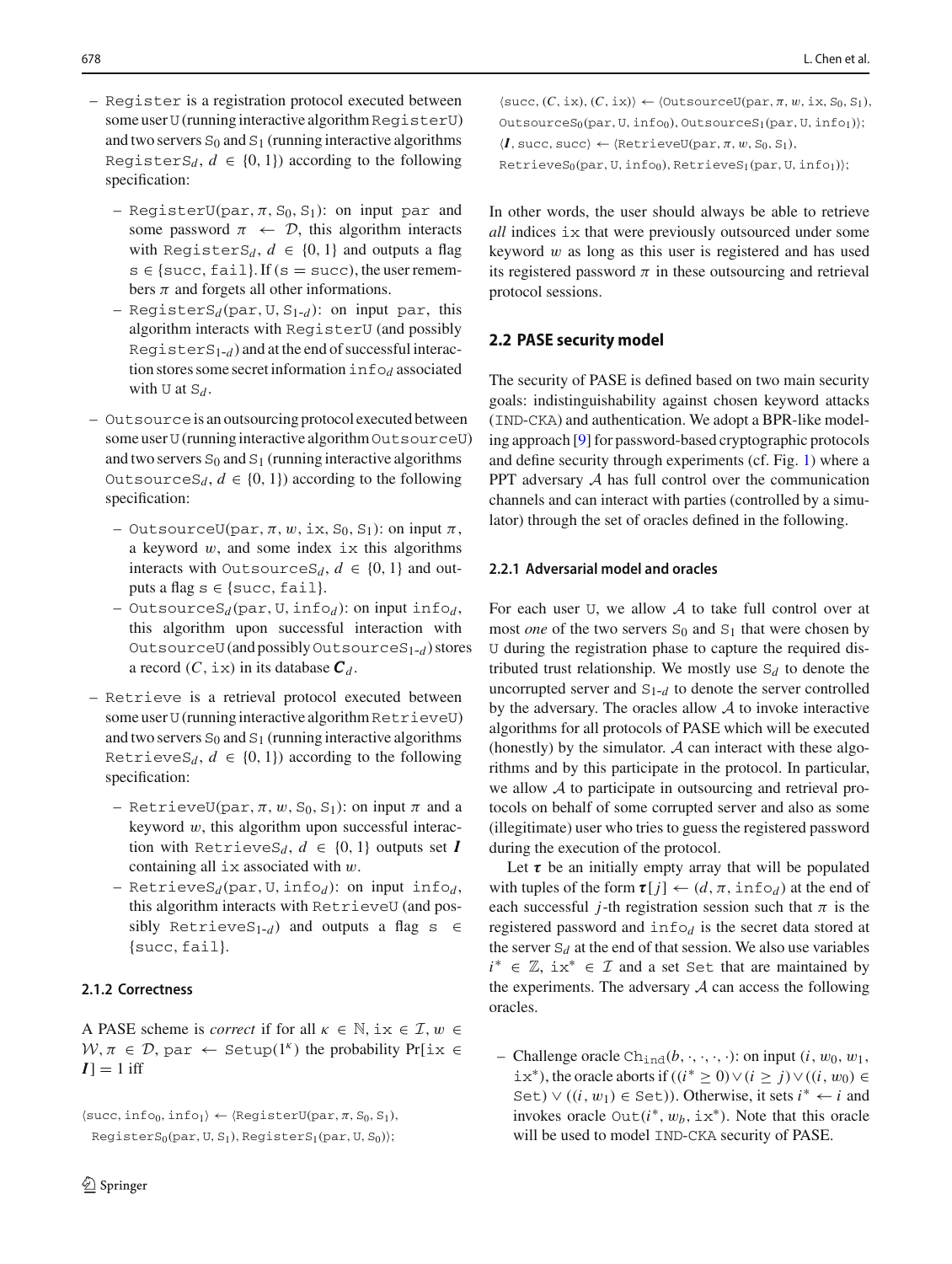- Registration oracle Reg(·): on input  $d \in \{0, 1\}$ , the experiment first initializes  $C_{d,j} \leftarrow \emptyset$  as a database for session *j*. Then, it randomly picks fresh ( $\pi \leftarrow$ *D*)  $\wedge$  ((*i*,  $\pi$ , ·)  $\notin \tau$ ) for all  $i \in [0, j - 1]$ . The Register protocol is executed with *A* where the oracle plays the roles of honest  $U$  and  $S_d$  executing algorithms RegisterU(par,  $\pi$ , S<sub>0</sub>, S<sub>1</sub>) and RegisterS<sub>d</sub>(par, U,  $S_{1-d}$ ), respectively, and *A* plays the role of corrupted S<sub>1-*d*</sub>. After interactions, the experiment records  $\tau[j] \leftarrow$  $(d, \pi, \text{info}_d)$ , delivers *j* to the adversary and increases  $j \leftarrow j + 1$ .
- Outsource oracle  $Out(\cdot, \cdot, \cdot)$ : on input  $(i, w, \text{ix})$ , the oracle aborts if  $i \geq j$ ; or otherwise, it obtains  $(d, \pi, \text{info}_d) \leftarrow \tau[i]$ . The Outsource protocol is then executed with *A* where the oracle plays the roles of honest U and  $S_d$  executing algorithms

OutsourceU(par,  $\pi$ ,  $w$ , ix,  $S_0$ ,  $S_1$ ) and

OutsourceS<sub>d</sub>(par, U, info<sub>d</sub>), respectively, and A plays the role of malicious S1-*<sup>d</sup>* . In Auth experiment, the oracle additionally computes Set  $\leftarrow$  Set ∪ (*i*, *w*, ix).

– Outsource oracle (server only) OutS(·): on input *i*, the oracle aborts if  $i > j$ ; otherwise, it obtains  $(d, \pi, \text{info}_d) \leftarrow \tau[i]$ . The Outsource protocol is then executed with *A* where the oracle plays the role of honest S*<sup>d</sup>* executing algorithm

OutsourceS<sub>d</sub>(par, U, info<sub>d</sub>) and A plays the roles of (illegitimate) U and corrupted S1-*<sup>d</sup>* . Note that this oracle will be used to model authentication of PASE.

- Retrieve oracle  $\text{Ret}(\cdot, \cdot)$ : on input  $(i, w)$ , the oracle aborts if  $i \geq j$ . In the IND-CKA experiment, the oracle also aborts if  $((i = i^*) \wedge (w \in \{w_0, w_1\})).$ Otherwise, it obtains the parameters  $(d, \pi, \text{info}_d) \leftarrow$  $\tau[i]$ . The Retrieve protocol is then executed with A where the oracle plays the roles of honest U and S*<sup>d</sup>* executing algorithms RetrieveU(par,  $\pi$ ,  $w$ , S<sub>0</sub>, S<sub>1</sub>) andRetrieveS*<sup>d</sup>* (par, U, info*<sup>d</sup>* ), respectively, and*A* plays the role of corrupted  $S_{1-d}$ . In the IND-CKA experiment, if  $(i^* = -1)$  the oracle additionally computes  $Set \leftarrow Set \cup (i, w).$
- Retrieve oracle (server only) RetS(·): on input *i*, the oracle aborts if  $i \geq j$ ; otherwise, it obtains  $(d, \pi, \text{info}_d) \leftarrow \tau[i]$ . The Retrieve protocol is then executed with *A* where the oracle plays the role of honest S*<sup>d</sup>* executing algorithm RetrieveS*<sup>d</sup>* (par, U, info*<sup>d</sup>* ) and *A* plays the roles of (illegitimate) U and corrupted  $S_{1-d}$ . Note that this oracle will be used to model IND-CKA-security of PASE.

## **2.2.2 Indistinguishability against chosen keyword attacks (IND-CKA)**

The IND-CKA property for PASE is defined through the experiment  $Exp_{\text{PASEA}}^{ \text{IND-CKA-}b}(\kappa)$  (cf. Fig. [1\)](#page-4-0) and is closely related to [\[5\]](#page-17-1) except that our setting is based on passwords. *A* is given the public parameters par and permitted to adaptively access oracles  $Ch_{ind}(b, \cdot, \cdot, \cdot, \cdot)$ , Reg $(\cdot)$ , Out $(\cdot, \cdot, \cdot)$ , Ret( $\cdot$ ,  $\cdot$ ) and RetS( $\cdot$ ) at most 1,  $q_r$ ,  $q_o$ ,  $q_t$  and  $q_s$  times, respectively. In particular, our IND-CKA experiment captures the following ways that  $A$  may try to retrieve data: (i) from interaction with an honest user U and the honest server  $S_d$ playing the role of corrupted S1-*<sup>d</sup>* (which is captured through the oracle  $\text{Ret}(\cdot, \cdot)$ , or (ii) from interaction with the honest server  $S_d$  playing the role of illegitimate user, e.g., trying to guess the registered password, and the corrupted server S1-*<sup>d</sup>* (which is captured through the oracle  $RetS(.)$ ).

Let  $Adv_{\text{PASE},\mathcal{A}}^{\text{IND-CKA}}(\kappa) \stackrel{\text{def}}{=} \Pr[b' = b : b' \leftarrow$  $Exp_{\text{PASEA}}^{\text{IND-CKA-}b}(\kappa)$   $- \frac{1}{2}$  denote the advantage of *A* in the IND-CKA security experiment. A PASE scheme is called IND-CKA*-secure* if the probability  $Adv_{\text{PASE},\mathcal{A}}^{\text{IND-CKA}}(\kappa) \leq \frac{q_s}{|\mathcal{D}|} +$  $\epsilon(\kappa)$  where  $|\mathcal{D}|$  is the dictionary size and  $\epsilon(\kappa)$  is negligible in the security parameter κ. Note that probability  $\frac{q_s}{|D|}$  relates to the use of oracle  $\text{RetS}(\cdot)$  that models on-line dictionary attacks and assumes uniform distribution of passwords within *D*, as is also common in BPR-like models.

#### **2.2.3 Authentication (Auth)**

The property of authentication for PASE is defined using experiment  $Exp_{\text{PASE},\mathcal{A}}^{\text{Auth}}(k)$  in Fig. [1.](#page-4-0) *A* is given the public parameters par and permitted to access oracles  $Reg(\cdot)$ , Out( $\cdot$ ,  $\cdot$ ,  $\cdot$ ), OutS( $\cdot$ ) and Ret( $\cdot$ ,  $\cdot$ ) with at most  $q_r$ ,  $q_o$ ,  $q_s$  and *qt* times, respectively. Our experiment effectively captures attacks where  $A$  tries to outsource some data  $i x^*$  on behalf of some user U without knowing the registered password (via  $OutS()$  oracle), possibly after having interacted with U and the honest server  $S_d$ . In its attack on authentication,  $A$ 

$$
\begin{array}{l} \mathit{Exp}_{\tt{PASE},\mathcal{A}}^{\tt IND-CKA-b}(\kappa) \\ \tau \leftarrow \emptyset; \, i^* \leftarrow (-1); \, j \leftarrow 0; \\ \mathit{Set} \leftarrow \emptyset; \, \tt par \leftarrow Setup(1^\kappa); \\ b' \leftarrow \mathcal{A}^{\tt Ch_{ind}(b,\cdot,\cdot,\cdot,\cdot), \tt Reg(\cdot),\mathit{Out}(\cdot,\cdot,\cdot), \tt Ret(\cdot,\cdot), \tt RetS(\cdot) }(\tt par); \\ \text{return } b' \end{array}
$$

 $Exp_{\text{PASE, }\mathcal{A}}^{\text{Auth}}(\kappa)$  $\tau \leftarrow \emptyset; j \leftarrow 0; \text{Set} \leftarrow \emptyset; \text{par} \leftarrow \text{Setup}(1^{\kappa});$ <br>  $(i^*, w^*, ix^*) \leftarrow A^{\text{Reg}(\cdot), \text{Out}(\cdot, \cdot, \cdot), \text{Out}(\cdot, \cdot), \text{Ret}(\cdot, \cdot)}(\text{par});$  $\langle I, \text{succ}, \text{succ} \rangle \leftarrow \text{Ret}(i^*, w^*);$ if  $(((i^*, w^*, i\mathbf{x}^*) \not\in \texttt{Set}) \wedge (i\mathbf{x}^* \in I))$  return 1 else return 0

<span id="page-4-0"></span>**Fig. 1** PASE security experiments. The oracles are defined in Sect. [2.2](#page-3-0)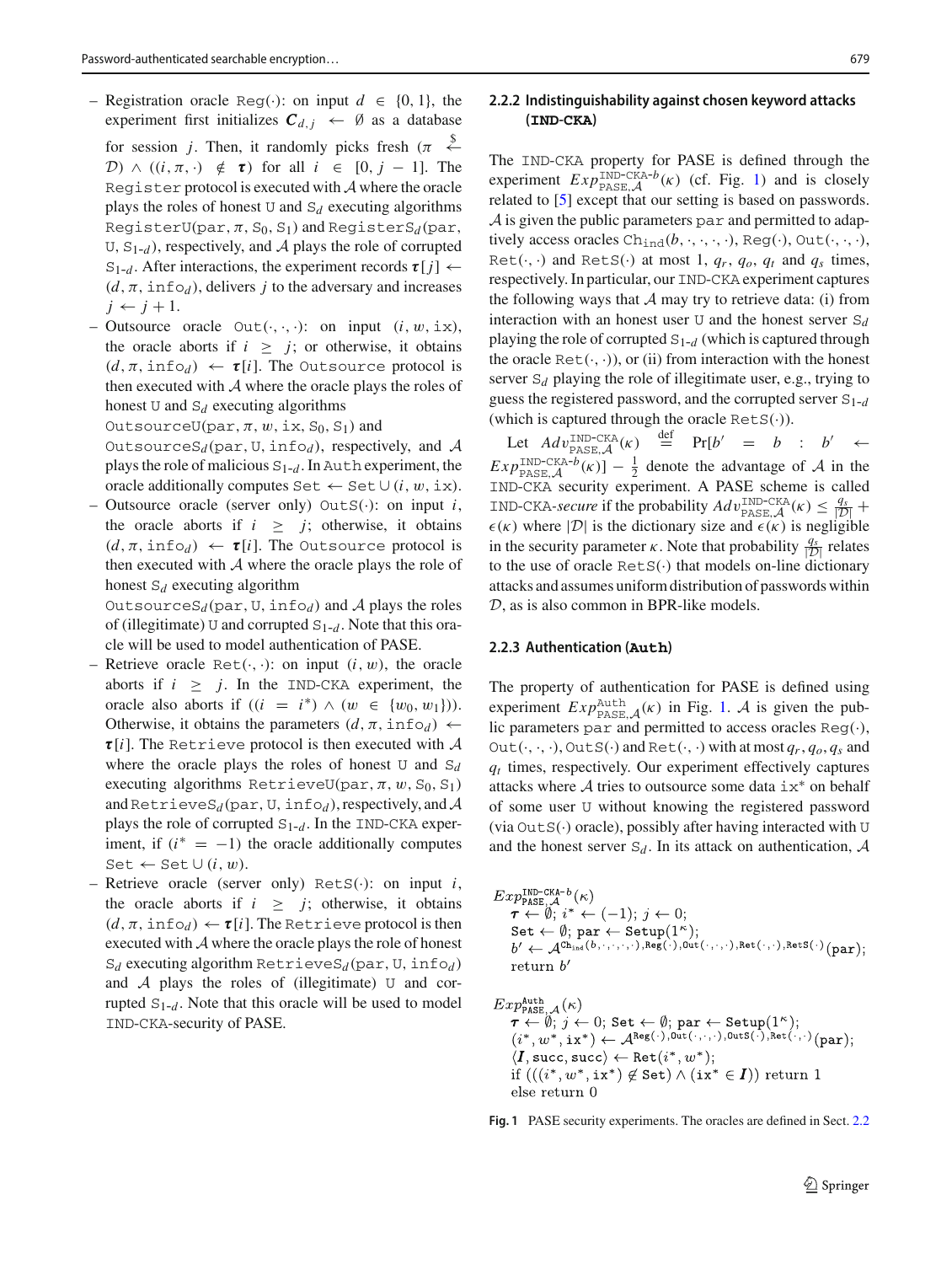can play the role of a corrupted server S1-*<sup>d</sup>* and also mount man-in-the-middle attacks on sessions of Outsource and Retrieve protocols involving user U.

A PASE scheme provides *authentication* if for all PPT *A* the probability  $Adv_{\text{PASE},\mathcal{A}}^{\text{Auth}}(\kappa) = \Pr[1 \leftarrow Exp_{\text{PASE},\mathcal{A}}^{\text{Auth}}(\kappa)] \le$  $\frac{q_s}{\mathcal{D}}$  +  $\epsilon$  (*κ*). As in the IND-CKA case, we again need to account  $|D|$  for the possibility of online guessing attacks via the oracle  $OutS(·).$ 

# <span id="page-5-0"></span>**3 Our direct PASE construction**

In this section, we propose a direct and efficient construction of PASE. It follows our general idea of combining suitable password-authenticated secret sharing with symmetric searchable encryption techniques. In the introduction, we explained the difficulties behind an attempt to construct PASE generically using PASS and SSE schemes and motivated our choice for a direct construction.

# **3.1 Cryptographic building blocks**

In our PASE construction, we rely on a number of wellknown cryptographic primitives that we briefly introduce in the following.

#### **3.1.1 Pedersen commitments [\[37](#page-18-23)]**

Let  $g, h$  be two generators in a multiplicative cyclic group  $\mathbb G$ with order *q*, and the discrete logarithm between *h* and *g* is unknown. For a message  $m \in \mathbb{Z}_q^*$ , the Pedersen commitment is computed as  $c \leftarrow g^r h^m$  where  $r \stackrel{\$}{\leftarrow} \mathbb{Z}_q^*$  and is opened by providing (*r*, *m*). We recall that Pedersen commitments offer computational binding based the discrete logarithm problem, i.e., assuming  $Adv_{\mathcal{A}}^{\text{DL}}(k)$  is negligible and provide perfect hiding.

## **3.1.2 Pseudorandom function (PRF)** [\[24](#page-18-24)[,33\]](#page-18-25)

Let  $k \in \mathcal{K}_{\text{PRF}}$  be a high min-entropy key in the PRF key space. A pseudorandom function PRF is called  $(t, q, \epsilon(\kappa))$ secure if for any PPT algorithm *A* running in time *t* with at most *q* oracle queries the probability  $Adv_A^{\text{PRF}}(\kappa) \leq \epsilon(\kappa)$  for distinguishing the outputs of  $PRF(k, m)$  from the outputs of a truly random function *f* of the same length, assuming that *A* has oracle access to  $\mathcal{O}_{\text{PRF}}(\cdot)$  which contains either PRF( $k, \cdot$ ) or  $f(\cdot)$  and which cannot be queried on *m*.

### **3.1.3 Key derivation function (KDF)** [\[32](#page-18-26)]

Let  $\Sigma$  be a source of key material. A key derivation function KDF is called  $(t, q, \epsilon(\kappa))$ -secure with respect to  $\Sigma$  if for any PPT algorithm *A* running in time *t* with at most *q* oracle queries the probability  $Adv_{\mathcal{A}}^{\text{KDF}}(\kappa) \leq \epsilon(\kappa)$  for distinguishing the output of  $KDF(k, c)$  from uniformly drawn random strings of the same length, assuming that  $(k, \alpha) \leftarrow \Sigma$  where *k* is the secret key material and  $\alpha$  is some side information. It is assumed that  $A$  knows  $\alpha$ , has control over the context information *c* and has oracle access to  $KDF(k, \cdot)$  which cannot be queried on *c*.

#### **3.1.4 Message authentication code** [\[7](#page-17-6)]

A message authentication code (KGen, Tag, Vrfy) is comprised of the algorithms

- KGen( $\kappa$ ): on input security parameter  $\kappa$  output key  $mk \leftarrow \{0, 1\}^k$ .
- Tag(mk, *m*): on input a key mk and a message *m*, output  $tag \mu \leftarrow \text{Tag}(\text{mk}, m).$
- $-$  Vrfy(mk,  $m, \mu$ ): on input a key mk, a message m and a tag  $\mu$  outputs 1 if  $\mu$  is valid or 0 otherwise.

A MAC is secure if any PPT algorithm *A* without knowledge of mk has only negligible probability  $Adv_{\mathcal{A}}^{\text{MAC}}(\kappa)$  to forge a tag  $\mu^*$  for some message  $m^*$ . *A* has access to the tag oracle  $\mathcal{O}_{\text{Taq}}(\cdot)$  which returns  $\mu \leftarrow \text{Taq}(\text{mk}, m)$  on input *m*. The only restriction is that  $m^*$  is never queried to  $\mathcal{O}_{\text{Tag}}(\cdot)$ .

#### **3.2 High-level design rationale**

Our PASE protocol is inspired by the techniques used in the recent password-authenticated secret sharing protocol from [\[40](#page-18-19)] which we modified to address the functionality and requirements of PASE and extended with a suitable mechanism for symmetric searchable encryption of keywords. In particular, we define a new registration protocol Register upon which the user registers its password  $\pi$  encrypted in  $C_{\pi}$  with both servers and also picks a symmetric key *K* for which it computes appropriate shares  $K_0$  and  $K_1$  which are then sent to the corresponding servers. The reconstruction of *K* is protected by  $\pi$ , and MAC codes  $\mu_d$  are used to ensure the validity of *K* upon its reconstruction. The protocols Outsource and Retrieve proceed according to the similar pattern. First, the user reconstructs *K* using its password  $\pi$  after communication with both servers. Then, in Outsource protocol  $U$  uses  $K$  in combination with its keyword w to derive a trapdoor  $t \leftarrow \text{KDF}_2(K, w)$  and a fresh randomness *e* to derive verifier  $v \leftarrow \text{PRF}(t, e)$ . The pair (*e*, v) becomes part of the outsourced ciphertext *C* which is bound to some data ix. During the Retrieve protocol, the user can recompute the trapdoor *t* for a given keyword w and then send it to the servers who can the find all outsourced ciphertexts *C* for which  $v \leftarrow \text{PRF}(t, e)$  holds and hence identify which data ix needs to be returned. In order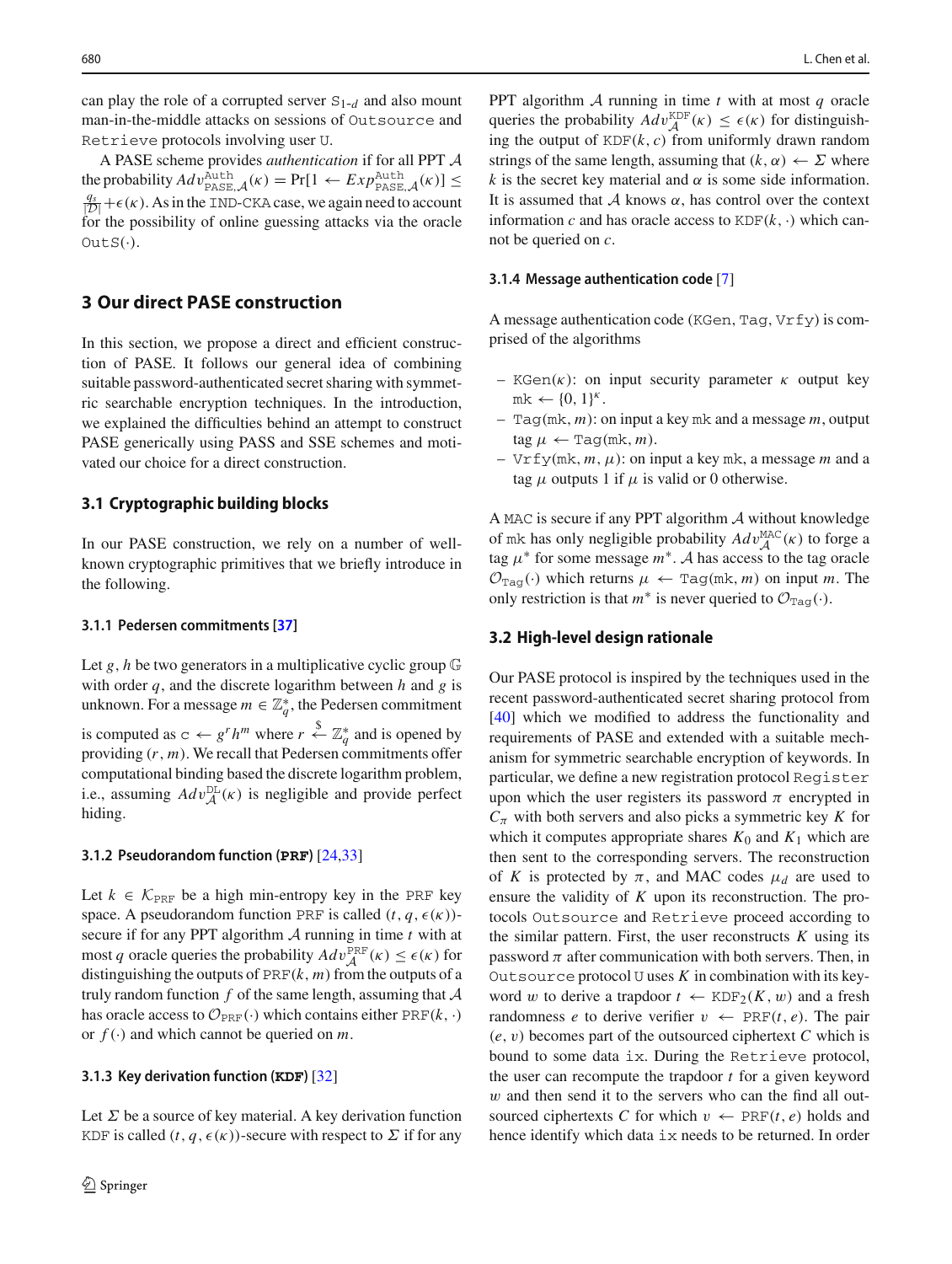to prevent servers from creating their own pairs (*e*, v) for a given *t* the outsourced ciphertext *C* additionally includes a MAC tag  $\mu_c$  which authenticates  $(e, v)$  and also ix and which can only be computed and verified using *K*. During the Retrieve protocol, the user will ensure that it final search result contains only data that pass this integrity and authenticity check. In addition, both protocols make use of MACs to ensure authenticity of messages, where the MAC keys are derived from *K* on the user side. We emphasize that our PASE construction is in the password-only setting where servers are not required to possess any public keys for the security of the PASE scheme. However, if the registration protocol Register is performed remotely over a public network, then this protocol needs to be executed over serverauthenticated secure-channels (e.g., TLS). In order to enable reconstruction of *K* by the user and to protect this phase with the password both servers communicate with each other as part of the Outsource and Retrieve protocols. While in practice this communication between the two servers will likely be protected using a secure channel (e.g., TLS), we stress that in our protocols this communication can take place over an insecure channel.

# **3.3 Detailed description**

In the following, we provide a detailed description of all algorithms and protocols underlying our direct PASE scheme, along with Figs. [2](#page-7-0) and [3](#page-8-0) that illustrate the protocols Outsource and Retrieve, respectively.

# **3.3.1 Initialization procedure Setup***(***1***-)*

The algorithm generates public parameters par containing  $\{\mathbb{G}, q, g, h, \text{KDF}_1, \text{KDF}_2, \text{PRF}, \text{MAC}\}$ , where  $(\mathbb{G}, q, g, h)$ represents a multiplicative cyclic group G with a prime order *q* and generators *g*, *h*  $\xleftarrow{\$} \mathbb{G}$  such that the discrete logarithm of *h* with respect to base *g* remains unknown.  $H : \mathbb{G} \times \mathbb{G} \to \mathbb{Z}_q^*$ is a collision-resistant hash function. KDF<sub>1</sub> :  $\{0, 1\}^*$  →  $\mathcal{K}_{\text{MAC}}$  and  $\text{KDF}_2$ :  $\mathbb{G} \times \mathcal{W} \rightarrow \mathcal{K}_{\text{PRF}}$  are two key derivation functions. PRF :  $K_{\text{PRF}} \times \{0, 1\}^{\kappa} \rightarrow \{0, 1\}^{\kappa}$  is a pseudorandom function. MAC = (KGen, Tag,  $Vrfy$ ) is a message authentication code with Tag :  $K_{MAC} \times \{0, 1\}^* \rightarrow \{0, 1\}^K$ and  $\text{Vrfy}: \mathcal{K}_{\text{MAC}} \times \{0, 1\}^* \times \{0, 1\}^K \rightarrow \{0, 1\}$  where  $\mathcal{K}_{\text{PRF}}$ and  $K_{\text{MAC}}$  are PRF and MAC key spaces, respectively. We assume that passwords from *D* are represented as elements of  $\mathbb{Z}_q^*$ .

#### **3.3.2 Registration protocol Register**

In order to register, a user U picks  $r_1, r_2, x_0, x_1 \stackrel{\$}{\leftarrow} \mathbb{Z}_q^*$ and  $K, K_0 \xleftarrow{\$} \mathbb{G}$ ; computes  $X \leftarrow g^{x_0 + x_1}, K_1 \leftarrow$ *X*<sup>*r*</sup>1*K*(*K*<sub>0</sub>)<sup>-1</sup> and *C*<sub>π</sub> ← *X*<sup>*r*2</sup>*h*<sup>π</sup>. Then, for *d* ∈ {0, 1}, the user computes mk<sub>*d*</sub> ← KDF<sub>1</sub>( $K$ ,  $S_d$ , '1'), sets info<sub>*d*</sub> ←  $(x_d, g^{r_1}, g^{r_2}, C_\pi, K_d, mk_d)$  and sends info<sub>d</sub> to each server  $S_d$ ,  $d \in \{0, 1\}$  over a server-authenticated secure channel. Finally, U memorizes  $\pi$ .

## **3.3.3 Outsourcing protocol Outsource**

The Outsource protocol between the user U and each server  $S_d$ ,  $d \in \{0, 1\}$  is illustrated in Fig. [2,](#page-7-0) and its steps are detailed in the following. Note that as part of the Outsource protocol both  $S_0$  and  $S_1$  communicate with each other, possibly over an insecure channel.

- 1. User U randomly selects  $a \stackrel{\$}{\leftarrow} \mathbb{Z}_q^*, e \stackrel{\$}{\leftarrow} \{0, 1\}^k$  and sends  $A \leftarrow g^a h^{\pi}$  to both servers.
- 2. On input *A*, server  $S_d$  executes following steps:
	- (a) Pick  $s_d$ ,  $y_d \stackrel{\$}{\leftarrow} \mathbb{Z}_q^*$ , compute  $Y_d \leftarrow g^{y_d}$ ,  $R_d \leftarrow$  $(q^{r_2})^{y_d}$ .
	- (b) Send Pedersen commitment  $c_d \leftarrow g^{s_d} h^{H(Y_d, R_d)}$  to server  $S_{1-d}$  and wait for its response  $C_{1-d}$ .
	- (c) Send the opening  $(Y_d, R_d, s_d)$  to server  $S_{1-d}$  and wait for its response  $(Y_{1-d}, R_{1-d}, s_{1-d})$ . If  $c_{1-d} \neq$  $g^{s_1-d}h^{H(Y_1-d, R_1-d)}$ , then abort.
	- (d) Send  $(Y, Z_d, \mu_d)$  to U where  $Y \leftarrow Y_0 Y_1, R \leftarrow$  $R_0R_1$ ,  $\mu_d \leftarrow \text{Tag}(\text{mk}_d, (A, Y, Z_d))$  and  $Z_d \leftarrow$  $K_d$   $(C_{\pi} A^{-1})^{y_d} (g^{r_1} R)^{-x_d}$ .
- 3. Upon receiving  $(Y, Z_0, \mu_0)$  and  $(Y, Z_1, \mu_1)$  from both servers, user U executes following steps:
	- (a) If  $\forall$ rfy(mk<sub>d</sub>, (A, Y, Z<sub>d</sub>),  $\mu$ <sub>d</sub>) = 0 for any  $d \in$  $\{0, 1\}$ , then abort, else compute  $K \leftarrow Z_0 Z_1 Y^a$ .
	- (b) Compute  $t \leftarrow \text{KDF}_2(K, w), v \leftarrow \text{PRF}(t, e), \text{mk}_u \leftarrow$  $KDF_1(K, U, '0'), \mu_c \leftarrow \text{Tag}(mk_u, (e, v, \text{ix}))$  and  $C \leftarrow (e, v, \mu_c)$ .
	- (c) Send  $((C, ix), \mu_{sk})$  to server  $S_d$ ,  $d \in \{0, 1\}$ where  $\mu_{sk_d} \leftarrow \text{Tag}(sk_d, (C, ix))$  using  $sk_d \leftarrow$  $KDF_1(mk_d, A, Y, '2').$
- 4. On input  $((C, ix), \mu_{sk})$ , server  $S_d$  stores  $(C, ix)$  in its database  $C_d$  if  $Vrfy(\text{sk}_d, (C, ix), \mu_{\text{sk}_d}) = 1$  for  $sk_d \leftarrow \text{KDF}_1(\text{mk}_d, A, Y, '2'),$  else  $S_d$  aborts.

## **3.3.4 Retrieval protocol Retrieve**

The Retrieve protocol between the user U and each server  $S_d, d \in \{0, 1\}$  is illustrated in Fig. [3,](#page-8-0) and its steps are detailed in the following. Note that as part of the Retrieve protocol both  $S_0$  and  $S_1$  communicate with each other, possibly over an insecure channel.

1. User U randomly selects  $a \stackrel{\$}{\leftarrow} \mathbb{Z}_q^*$  and sends  $A \leftarrow g^a h^{\pi}$ to both servers.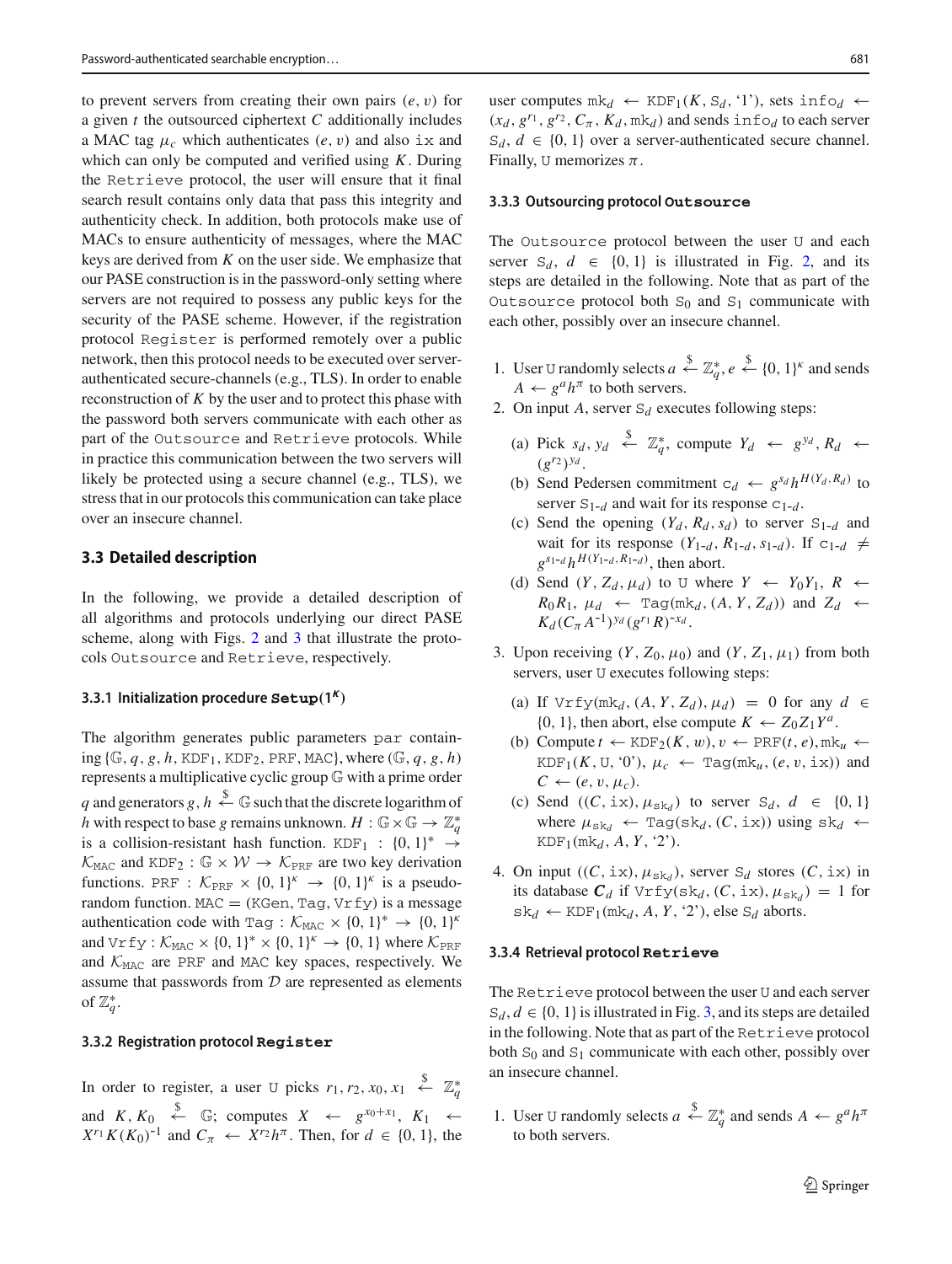682 L. Chen et al.

<span id="page-7-0"></span>**Fig. 2** The Outsource public inputs:  $\mathbb{G}, q, g, h, H, KDF_1, KDF_2, PRF, MAC$ protocol between user U and User  $U(\pi, w, ix)$ Server  $S_d(x_d, g^{r_1}, g^{r_2}, C_\pi, K_d, m k_d)$ server S<sub>d</sub>. The server-side algorithm includes A  $s_d, y_d \stackrel{\$}{\leftarrow} \mathbb{Z}_q^*, Y_d \leftarrow g^{y_d}$ communication between servers  $a \stackrel{\$}{\leftarrow} \mathbb{Z}_a^*, A \leftarrow g^a h^{\pi}$  $S_d$  and  $S_{1-d}$  $R_d \leftarrow (g^{r_2})^{y_d}, \, \mathbf{c}_d \leftarrow g^{s_d} h^{H(Y_d, R_d)}$ send  $c_d$  to  $S_{1-d}$ receive  $c_{1-d}$  from  $S_{1-d}$ send  $Y_d, R_d, s_d$  to  $S_{1-d}$ receive  $Y_{1-d}, R_{1-d}, s_{1-d}$  from  $S_{1-d}$ **if**  $(c_{1-d} = g^{s_{1-d}} h^{H(Y_{1-d}, R_{1-d})})$  $Y \leftarrow Y_0 Y_1, R \leftarrow R_0 R_1$  $e \stackrel{\$}{\leftarrow} \{0,1\}^{\kappa}$  $Z_d \leftarrow K_d (C_{\pi} A^{-1})^{y_d} (g^{r_1} R)^{-x_d}$  $\mu_d \leftarrow \texttt{Tag}(\texttt{mk}_d, (A, Y, Z_d))$ on input  $(Y, Z_0, \mu_0)$ ,  $(Y, Z_1, \mu_1)$  $Y,Z_d,\mu_d$  $K \leftarrow Z_0 Z_1 Y^a$ else abort: for all  $d \in \{0, 1\}$  $mk_d \leftarrow KDF_1(K, S_d, '1')$ if  $(\text{Vrfy}(\text{mk}_d, (A, Y, Z_d), \mu_d) = 0)$ abort;  $t \leftarrow \text{KDF}_2(K, w), v \leftarrow \text{PRF}(t, e)$  $mk_u \leftarrow KDF_1(K, U, '0')$  $\mu_c \leftarrow \texttt{Tag}(\texttt{mk}_u, (e, v, \texttt{ix}))$  $sk_d \leftarrow KDF_1(mk_d, A, Y, '2')$  $\mathtt{sk}_d \leftarrow \mathtt{KDF}_1(\mathtt{mk}_d, A, Y, \text{'}2')$  $C \leftarrow (e, v, \mu_c), \, \mu_{\texttt{sk}_d} \leftarrow \texttt{Tag}(\texttt{sk}_d, (C, \texttt{ix})) \quad (C, \texttt{ix}), \mu_{\texttt{sk}_d}$ if  $(\text{Vrfy}(\text{sk}_d, (C, i\text{x}), \mu_{\text{sk}_d}) = 1)$ store  $(C, ix)$  in  $C_d$ 

- 2. On input *A*, server S*<sup>d</sup>* executes following steps:
	- (a) Pick  $s_d$ ,  $y_d \stackrel{\$}{\leftarrow} \mathbb{Z}_q^*$ , compute  $Y_d \leftarrow g^{y_d}$ ,  $R_d \leftarrow$  $(q^{r_2})^{y_d}$ .
	- (b) Send Pedersen commitment  $c_d \leftarrow g^{s_d} h^{H(Y_d, R_d)}$  to server  $S_{1-d}$  and wait for its response  $C_{1-d}$ .
	- (c) Send opening  $(Y_d, R_d, s_d)$  to server  $S_{1-d}$  and waits for its response  $(Y_{1-d}, R_{1-d}, s_{1-d})$ . If  $c_{1-d} \neq$  $g^{s_1-d}h^{H(Y_1-d, R_1-d)}$ , then abort.
	- (d) Send  $(Y, Z_d, \mu_d)$  to U where  $Y \leftarrow Y_0 Y_1, R \leftarrow$  $R_0R_1$ ,  $\mu_d \leftarrow \text{Tag}(\text{mk}_d, (A, Y, Z_d))$  and  $Z_d \leftarrow$  $K_d$   $(C_{\pi} A^{-1})^{y_d} (g^{r_1} R)^{-x_d}$ .
- 3. Upon receiving  $(Y, Z_0, \mu_0)$  and  $(Y, Z_1, \mu_1)$  from both servers, U executes following steps:
	- (a) If  $\forall$ rfy(mk<sub>d</sub>, (A, Y, Z<sub>d</sub>),  $\mu$ <sub>d</sub>) = 0 for any  $d \in$  $\{0, 1\}$ , then abort, else compute  $K \leftarrow Z_0 Z_1 Y^a$ .
	- (b) Compute  $t \leftarrow \text{KDF}_2(K, w)$  and  $\mu_{\text{sk}_d} \leftarrow \text{Tag}(\text{sk}_d, t)$ using  $sk_d \leftarrow \text{KDF}_1(\text{mk}_d, A, Y, '2')$ . Send  $(t, \mu_{sk_d})$ to  $S_d$ ,  $d \in \{0, 1\}$ .
- 4. On input  $(t, \mu_{sk})$ , server  $s_d$  executes following steps:
- (a) If  $Vrfy(sk_d, t, \mu_{sk_d}) = 0$ , then abort, else compute  $sk_d \leftarrow \text{KDF}_1(\text{mk}_d, A, Y, '2').$
- (b) Initialize set  $A_d \leftarrow \emptyset$ . For all  $(C, i \times) \in C_d$ , parse  $(e, v, \mu_c) \leftarrow C$  and add  $(C, ix)$  to  $A_d$  if  $v = \text{PRF}(t, e)$ . Finally, send  $A_d$  to U.
- 5. Upon receiving  $A_0$  and  $A_1$ , user U initializes an empty set *I* ← Ø. Then, for all  $(C, i x) \in (A_0 ∪ A_1)$ , parses  $(e, v, \mu_c) \leftarrow C$  and adds ix to *I* if  $v = \text{PRF}(t, e)$  and  $Vrfy(mk<sub>u</sub>, (e, v, ix), \mu<sub>c</sub>) = 1$ . This step guarantees that only outsourced data for which the integrity check was performed successfully will be added to the output set *I* .

#### **3.3.5 Correctness of our PASE scheme**

In the following, we illustrate that if the initially registered password  $\pi$  is used by the user in the executions of the Outsource and Retrieve protocols then computing  $Z_0Z_1Y^a$  in the key reconstruction phase results in the original key *K*:

$$
Z_0 Z_1 Y^a = K_0 (C_{\pi} A^{-1})^{y_0} (g^{r_1} R)^{-x_0}.
$$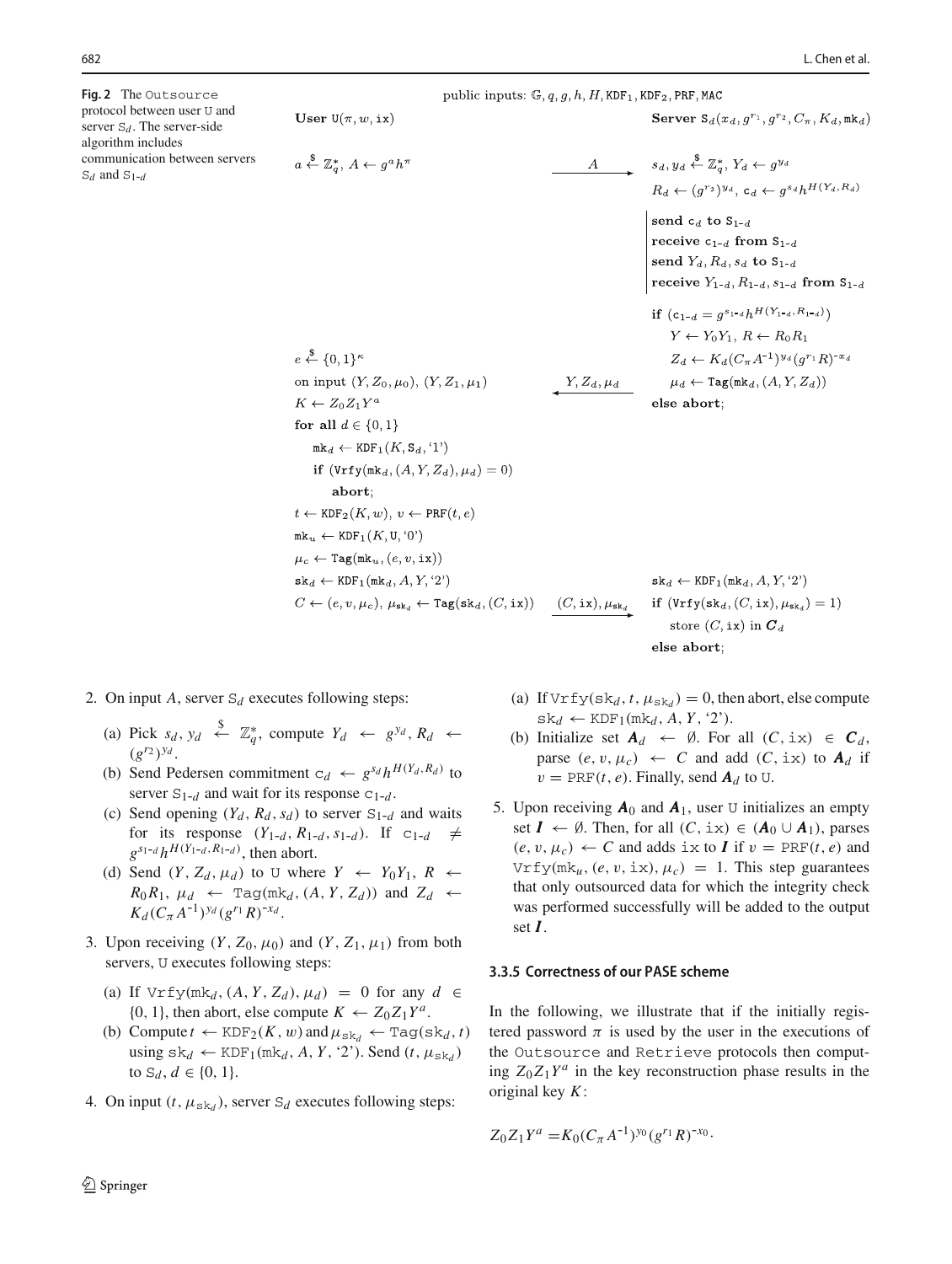<span id="page-8-0"></span>

| Fig. 3 The Retrieve protocol                                                                 | public inputs: $\mathbb{G}, q, g, h, H, KDF_1, KDF_2, PRF, MAC$                                      |                         |                                                                                               |  |  |
|----------------------------------------------------------------------------------------------|------------------------------------------------------------------------------------------------------|-------------------------|-----------------------------------------------------------------------------------------------|--|--|
| between U and $S_d$ . The<br>server-side algorithm includes<br>communication between servers | User $U(\pi, w)$                                                                                     |                         | <b>Server</b> $S_d(x_d, q^{r_1}, q^{r_2}, C_{\pi}, K_d, m k_d)$                               |  |  |
| $S_d$ and $S_{1-d}$                                                                          | $a \stackrel{\$}{\leftarrow} \mathbb{Z}_a^*, A \leftarrow g^a h^{\pi}$                               |                         | $A \longrightarrow s_d, y_d \stackrel{\$}{\leftarrow} \mathbb{Z}_q^*, Y_d \leftarrow g^{y_d}$ |  |  |
|                                                                                              |                                                                                                      |                         | $R_d \leftarrow (g^{r_2})^{y_d}, \, \mathbf{c}_d \leftarrow g^{s_d} h^{H(Y_d, R_d)}$          |  |  |
|                                                                                              |                                                                                                      |                         | send $c_d$ to $S_{1-d}$                                                                       |  |  |
|                                                                                              |                                                                                                      |                         | receive $c_{1-d}$ from $S_{1-d}$                                                              |  |  |
|                                                                                              |                                                                                                      |                         | send $Y_d, R_d, s_d$ to $S_{1-d}$                                                             |  |  |
|                                                                                              |                                                                                                      |                         | receive $Y_{1-d}, R_{1-d}, s_{1-d}$ from $S_{1-d}$                                            |  |  |
|                                                                                              |                                                                                                      |                         | if $(c_{1-d} = g^{s_{1-d}} h^{H(Y_{1-d}, R_{1-d})})$                                          |  |  |
|                                                                                              |                                                                                                      |                         | $Y \leftarrow Y_0 Y_1, R \leftarrow R_0 R_1$                                                  |  |  |
|                                                                                              |                                                                                                      |                         | $Z_d \leftarrow K_d (C_{\pi} A^{-1})^{y_d} (q^{r_1} R)^{-x_d}$                                |  |  |
|                                                                                              | on input $(Y, Z_0, \mu_0)$ , $(Y, Z_1, \mu_1)$                                                       | $Y, Z_d, \mu_d$         | $\mu_d \leftarrow \texttt{Tag}(\texttt{mk}_d, (A, Y, Z_d))$                                   |  |  |
|                                                                                              | $K \leftarrow Z_0 Z_1 Y^a$                                                                           |                         | else abort:                                                                                   |  |  |
|                                                                                              | for all $d \in \{0, 1\}$                                                                             |                         |                                                                                               |  |  |
|                                                                                              | $mk_d \leftarrow KDF_1(K, S_d, '1')$                                                                 |                         |                                                                                               |  |  |
|                                                                                              | if $(\text{Vrfy}(\text{mk}_d, (A, Y, Z_d), \mu_d) = 0)$                                              |                         |                                                                                               |  |  |
|                                                                                              | abort;                                                                                               |                         | $A_d \leftarrow \emptyset$                                                                    |  |  |
|                                                                                              | $sk_d \leftarrow KDF_1(mk_d, A, Y, '2')$                                                             |                         | $\mathtt{sk}_d \leftarrow \mathtt{KDF}_1(\mathtt{mk}_d, A, Y, \text{`2'})$                    |  |  |
|                                                                                              | $t \leftarrow \mathtt{KDF}_2(K,w), \, \mu_{\mathtt{sk}_d} \leftarrow \mathtt{Tag}(\mathtt{sk}_d, t)$ | $t,\mu_{\mathtt{sk}_d}$ | if $(\mathtt{Vrfy}(\mathtt{sk}_d, t, \mu_{\mathtt{sk}_d}) = 1)$                               |  |  |
|                                                                                              |                                                                                                      |                         | for all $(C, ix) \in C_d$                                                                     |  |  |
|                                                                                              |                                                                                                      |                         | $(e, v, \mu_c) \leftarrow C$                                                                  |  |  |
|                                                                                              | $mk_u \leftarrow KDF_1(K, U, '0')$                                                                   |                         | if $(v = PRF(t, e))$                                                                          |  |  |
|                                                                                              | $A \leftarrow A_0 \cup A_1, I \leftarrow \emptyset$                                                  | $A_d$                   | $A_d \leftarrow A_d \cup (C, ix)$                                                             |  |  |
|                                                                                              | for all $(C, ix) \in A$                                                                              |                         | else abort:                                                                                   |  |  |
|                                                                                              | $(e, v, \mu_c) \leftarrow C$                                                                         |                         |                                                                                               |  |  |
|                                                                                              | if $(v = PRF(t, e) \wedge Vrfy(mk_u, (e, v, ix), \mu_c) = 1)$                                        |                         |                                                                                               |  |  |
|                                                                                              | $I \leftarrow I \cup \texttt{ix}$                                                                    |                         |                                                                                               |  |  |
|                                                                                              | return I                                                                                             |                         |                                                                                               |  |  |

$$
K_1(C_{\pi} A^{-1})^{y_1} (g^{r_1} R)^{-x_1} \cdot g^{a(y_0+y_1)}
$$
  
=  $X^{r_1} K (X^{r_2} g^{-a})^{y_0+y_1} (g^{r_1} R)^{-(x_0+x_1)} g^{a(y_0+y_1)}$   
=  $X^{r_1} K X^{r_2(y_0+y_1)} X^{-(r_1)} X^{-r_2(y_0+y_1)} = K$ 

#### **3.4 Efficiency analysis and improvements**

#### **3.4.1 Efficiency comparison with existing PASS protocols**

Given that our direct PASE construction follows the general idea of building PASE protocols based on the techniques used for password-authenticated secret sharing, we compare performance with existing PASS protocols. Since our PASE scheme assumes password-only setting (except for the registration), we restrict our comparison with password-only PASS schemes [\[4](#page-17-3)[,26](#page-18-15)[–28](#page-18-16)[,40\]](#page-18-19) and compare only the costs that arise from the sharing and retrieval of the symmetric key *K*—note that in our PASE scheme sharing of *K* is performed as part of the Register protocol, whereas retrieval of *K* is part of both Outsource and Retrieve protocols and is accomplished in step 3a) of these protocols. Since our PASE scheme adopts a two-server architecture, but the aforementioned PASS schemes were designed for a more general *t*-out-of-*n* threshold setting we consider their costs for the special case of  $t = n = 2$  to ease the comparison. The results of the comparison are presented in Table [1.](#page-9-0)

We compare computation costs through the number of modular exponentiations for the user and each of the servers during the sharing and retrieval phases of the symmetric key *K*. We also compare communication costs in the number of bits communicated in both phases, while considering user– server and server–server communications. For the lengths of elements in  $\mathbb{G}$  and  $\mathbb{Z}_q^*$ , we use  $|\mathbb{G}| = q$  and  $|q| = \kappa$  bits, respectively. We also compare the number of rounds needed for the sharing and retrieval of *K*.

We observe that in terms of computation and communication costs key sharing and reconstruction phases in our PASE scheme compare fairly well with those of existing PASS protocols. In particular, only [\[27](#page-18-22)[,28](#page-18-16)] which are the most computationally efficient PASS protocol today offers better overall computation and communication performance. We stress, however, that for PASE protocols the efficiency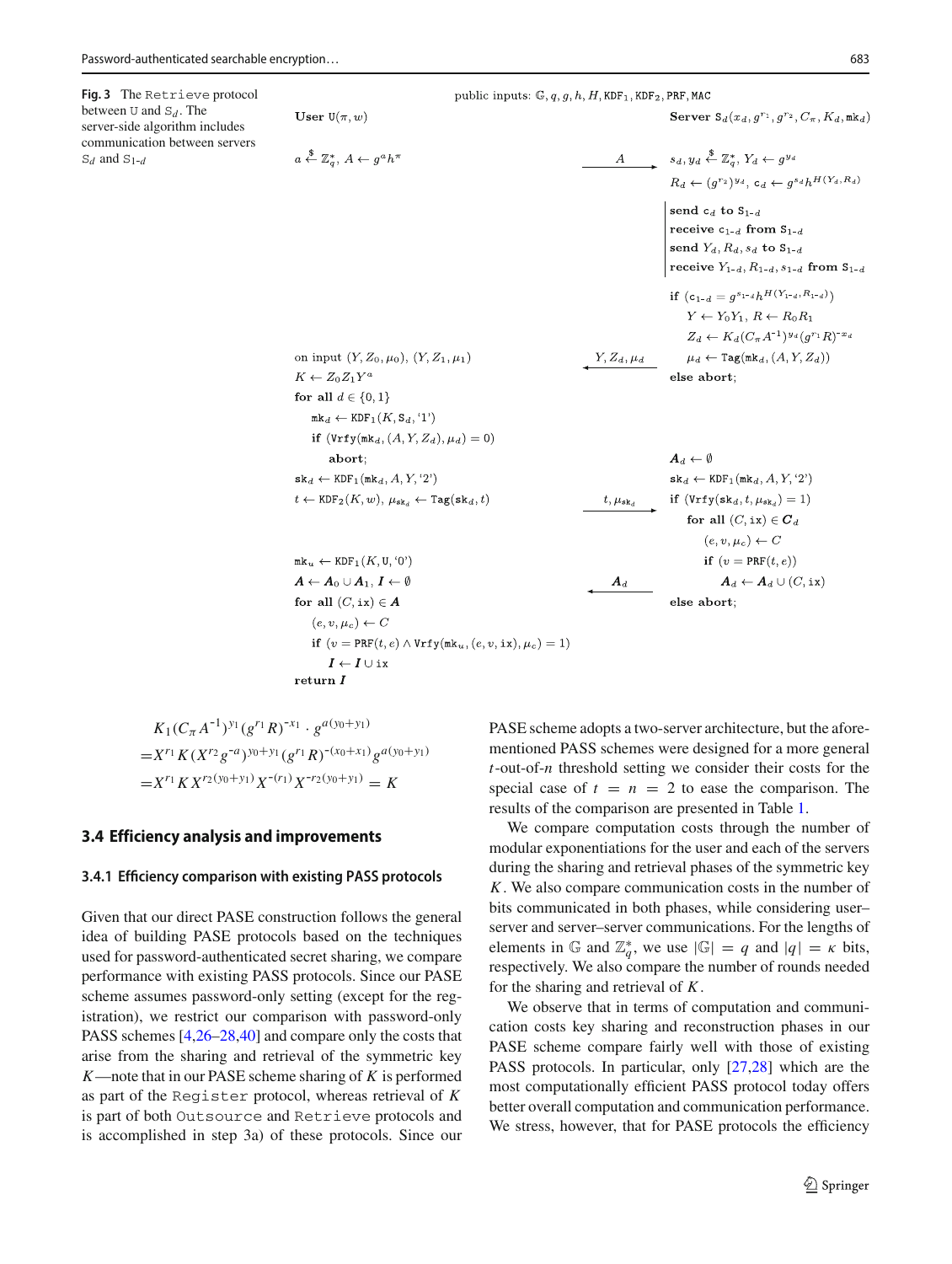684 L. Chen et al.

**Table 1** Efficiency comparison of our PASE key reconstruction phase with password-only PASS schemes

<span id="page-9-0"></span>

|                    | Computation $(exp)$ |          |                | Communication (bits) |                | Rounds     |                |                |           |
|--------------------|---------------------|----------|----------------|----------------------|----------------|------------|----------------|----------------|-----------|
|                    | Sharing             |          | Retrieval      |                      | Sharing        | Retrieval  |                | Sharing        | Retrieval |
|                    | u                   | S        | u              | $\mathbf S$          | $u-S$          | $u-S$      | $S-S$          |                |           |
| BJSL11 $[4]$       | 6                   | $\theta$ | 33             | 16                   | $24q + 4k$     | $22q + 2k$ | $\overline{0}$ |                |           |
| JKK14 [26]         | 4                   |          | 11             | $\overline{4}$       | $8q + 4k$      | $8q + 4k$  | $\overline{0}$ |                |           |
| <b>YCHL15</b> [40] |                     | $\Omega$ |                | 12                   | 6к             | 10q        | 8q             |                |           |
| JKKX16 [27]        | 4                   |          | 4              |                      | $8q + 4k$      | $8q + 4k$  | $\theta$       | $\overline{c}$ |           |
| <b>JKKX17 [28]</b> | $\overline{2}$      |          | $\overline{2}$ |                      | $2q + 2\kappa$ | $4q + 2k$  | $\theta$       | $\overline{c}$ |           |
| In our PASE        | 6                   | $\Omega$ | 3              | 8                    | $8q + 2\kappa$ | 6q         | $6q + 2\kappa$ |                |           |

The computation costs are measured in modular exponentiations; the communications costs are measured in bits. Both of these costs are provided separately for the user (u) and each server (s)

of the retrieval phase is of greater importance than of the sharing phase. This is because in PASE sharing of *K* is performed only once as part of the registration procedure, but retrieval of *K* occurs each time the user wants to outsource data or search for keywords. Furthermore, due to the simplified key management (i.e., reliance on passwords only) PASE offers device-agnostic use of the functionality to the user and can possibly be executed on different client devices (ranging from desktops over to smartphones). In this case, it becomes important to keep the costs associated with computations on the user side and the user-server communication low. Considering this, we observe that in comparison with [\[27](#page-18-22)[,28\]](#page-18-16) our PASE scheme achieves similar and even partly better performance for computations and communication involving the user device.

As a result of our comparison, we conclude that our PASE scheme is sufficiently practical since the additional costs arising from the encrypted keyword search functionality within our PASE protocols are negligible (due to the nature of computations involved) in comparison with the costly key sharing and retrieval steps.

#### **3.4.2 PASE with sublinear search complexities**

Our PASE construction supports all CRUD operations required for a database, but its search complexity is  $O(D)$ for a database *DB* of size *D* whilst state-of-the-art schemes achieve a better bound of  $O(\log D)$ . The search complexity of our PASE can be decreased using the techniques from  $[16,19,38]$  $[16,19,38]$  $[16,19,38]$  $[16,19,38]$ , yet at the cost of some security and/or functionality limitations. For instance, using the techniques from [\[16](#page-18-27)[,19\]](#page-18-28) would require limiting PASE functionality to static databases loosing dynamic updates. The latter can be preserved with an ORAM but at a higher cost of  $O(D \log D)$ for periodic oblivious sorting [\[38](#page-18-29)].

The state-of-the-art approach in [\[19](#page-18-28)] uses dynamic databases with limited updates. We adopt it here because of the best trade-off between efficiency and functionality. Currently,

within each Outsource round we outsource one keyword  $w$  associated with some document ix. Using  $[19]$  $[19]$ , within each Outsource round we can outsource a batch of documents by treating them as a static database *DB*. The optimization is achieved by constructing a look-up table *T* in the setup phase which holds pointers to locations of the documents in *DB* such that the table inputs depend on the document keyword  $w$ . This restricts the functionality to dynamic databases that allow only addition of documents but not their removal as the latter would require an update of the look-up table resulting in worse than linear complexity.

In order to extend the Outsource protocol (cf. Fig. [2\)](#page-7-0) to outsource a database  $DB = \{(w_i, \text{ix}_i)|1 \leq i \leq N\}$ , for all unique keywords  $w_i$  in  $DB$ , we compose a list  $L_i$  = { $(w_i, \text{ind}(\text{i}x_{i_i}), \text{i}x_{i_i})|(w_i, \text{i}x_{i_i}) \in DB, 1 ≤ j ≤ j$  $n_i$ } where ind(ix<sub>i</sub>) is the index of the file in *DB* and  $|L_i| = n_i$ . The protocol is then executed for each tuple  $(w_i, \text{ind}(\text{ix}_i), \text{ix}_i)$  followed by the computation of an additional key  $o_{i_j} \leftarrow \text{KDF}_2(t_i, j)$  and the look-up table entry  $T[o_{i_j}] := \text{ind}(\text{i}x_{i_j})$ . Once these values are calculated for all entries in  $DB$ , the entire encrypted database  $C_d$ is sent along with the look-up table *T* to each server. Notice that  $C_d$  preserves the same order of elements from  $DB$ , and  $ind(\cdot)$  should give the same location for both  $C_d$  and *DB*. The Retrieve protocol is performed in the same way (cf. Fig. [3\)](#page-8-0), except each server receives  $(t, \mu_{skd}, {\lbrace o_i_j \rbrace}_{j=1}^{n_i})$ for  $|L_i| = n_i$ . Servers use keys  $\{o_{i_j}\}_{j=1}^{n_i}$  to identify entries  ${C_i, \, \mathrm{i}x_{i_j}}\big)_{j=1}^{n_i}$  in  $C_d$  based on  $\mathrm{i}n\mathrm{d}(\mathrm{i}x_{i_j})$  from the lookup table *T* . To stop adversaries from trivially differentiating based on the list size, [\[19](#page-18-28)] extends *DB* to *DB*∗ with dummy documents, such that all lists have the same size  $|L_i| = n$ , for  $n = max_i \{n_i\}$ . The resulting version of PASE would achieve the lower search bound of  $O(\log D)$  but have the aforementioned limitation on the removal of documents. It intuitively satisfies the same security guarantees as the original version based on the fact that each outsource operation can be seen as an outsource of a new independent static database.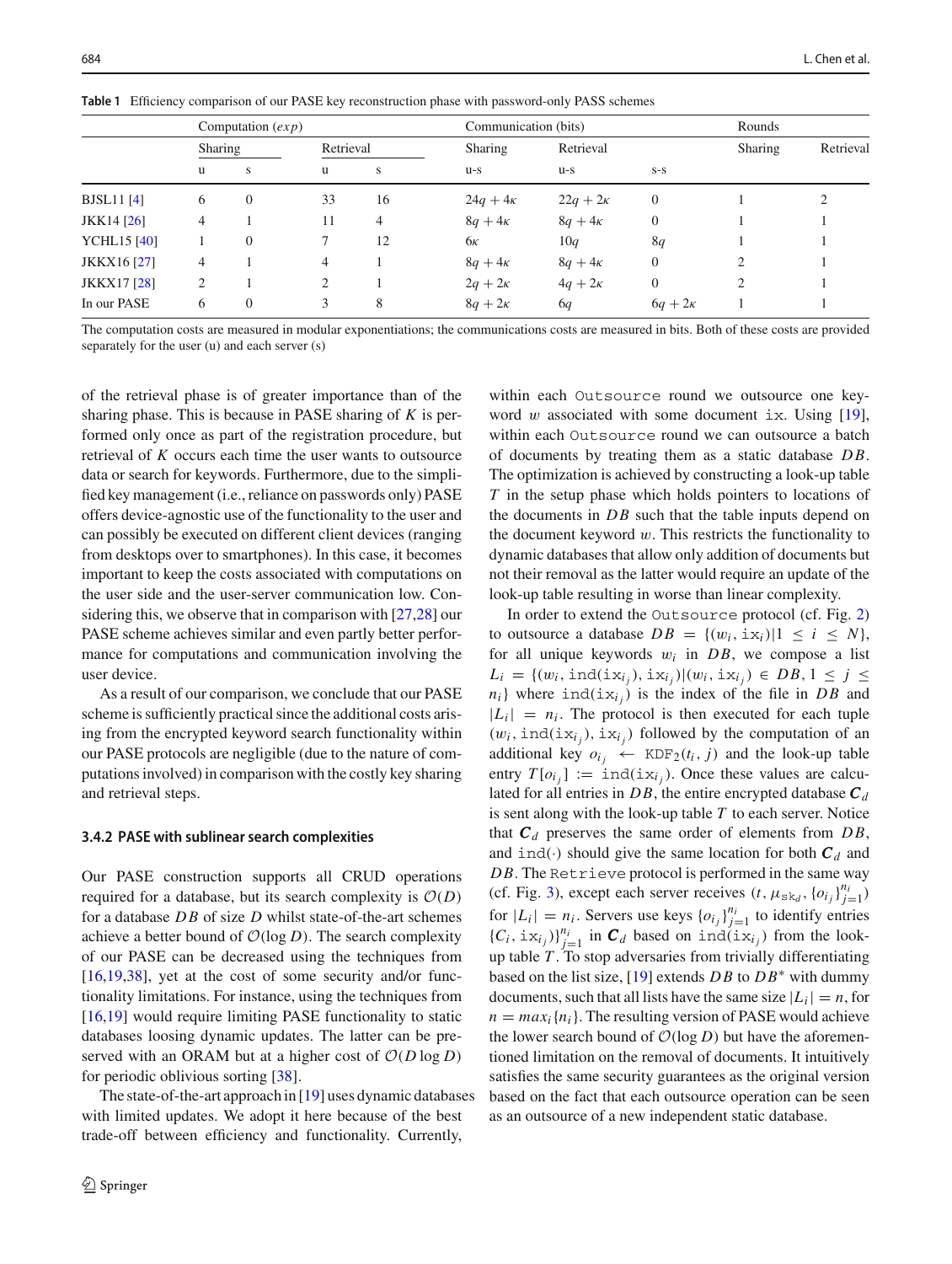#### <span id="page-10-0"></span>**3.5 Extensions with multiple keywords**

In the given specification of our PASE construction, users can use only one keyword w in each execution of Outsource and Retrieve protocols at a time. Often, users may want to be able to outsource or search for documents associated with multiple keywords. Our PASE scheme can be extended to provide efficient support for multiple keywords. Let  $\mathbf{w} = (w_1, \ldots, w_n)$  be a set of outsourced keywords for some document ix and let  $\mathbf{w}' = (w'_1, \dots, w'_m)$  be a set of searched keywords. In the following, we show how to support (i) outsourcing of  $ix$  with w through a single session of the Outsource protocol and (ii) search for all suitable documents ix using  $w'$  through a single session of the Retrieve protocol, based on three different types of search queries [\[11](#page-18-30)]: conjunctive queries  $(w = w')$ , disjunctive queries ( $|\boldsymbol{w} \cap \boldsymbol{w}'| > 0$ ), and those for a subset of keywords  $(w' \subseteq w)$ .

#### **3.5.1 Outsourcing documents with multiple keywords**

In order to outsource some document ix associated with multiple keywords  $\mathbf{w} = (w_1, \dots, w_n)$ , user U can compute  $v = (v_1, \ldots, v_n), t_i \leftarrow \text{KDF}_2(K, w_i)$  and  $v_i \leftarrow \text{PRF}(t_i, e)$ for  $i = 1, \dots, n$ , and  $\mu_c \leftarrow \text{Tag}(\text{mk}_u, (e, \mathbf{v}))$  as part of the same Outsource execution and outsource  $C \leftarrow (e, v, \mu_c)$ as the resulting ciphertext to both servers.

### **3.5.2 Search queries with multiple keywords**

In order to search for documents using multiple keywords, i.e.,  $w'_1, \ldots, w'_m, m \leq n$ , within a single execution of the Retrieve protocol, user U can send a set of authenticated trapdoors  $t_i = \text{KDF}_2(K, w_i)$  for all searched keywords  $w'_i$ ,  $i = 1, \dots, m$  to both servers. Then, for all  $(C, ix)$  $(e, v, \mu_c, \text{ix})$  stored in the database  $C_d$ , server  $S_d$  can initialize an empty output set  $\mathbf{A}_d$ , compute  $\mathbf{v}' = (v'_1, \dots, v'_m)$ where  $v'_i = \text{PRF}(t_i, e), i = 1, \ldots, m$ , and update the output set  $A_d \leftarrow A_d \cup (C, \text{ix})$  according to the following conditions, depending on the type of search search query, i.e.,

 $-$  for conjunctive queries  $w'_1$  ∧ . . . ∧  $w'_m$ : if  $v = v'$ 

- $-$  for disjunctive queries  $w'_1 \vee \ldots \vee w'_m$ : if  $|v \cap v'| > 0$
- $-$  for subset queries  $(w'_1, \ldots, w'_m) \subseteq w$ : if  $v' \subseteq v$ .

## **3.6 Password change**

Our PASE scheme allows users to change their passwords without changing the encryption keys *K*. The latter requirement is crucial since otherwise all outsourced keywords would need to be re-encrypted. In the following, we describe how a user can change current password  $\pi$  to a new pass-

word  $\pi^*$  depending on whether the user still knows  $\pi$  or has forgotten it.

#### **3.6.1 Changing known passwords**

A new password  $\pi^*$  can be registered with the knowledge of the current  $\pi$  as follows:

- 1. User U sends  $A \leftarrow g^a h^{\pi}$  to both servers (as in Outsource and Retrieve). Each server  $S_d$ ,  $d \in$  $\{0, 1\}$  uses its info<sub>d</sub> to respond with  $(Y, Z_d, g^{r_2}, C_\pi, \mu_d)$ where  $\mu_d \leftarrow \text{Tag}(\text{mk}_d, (Y, Z_d, g^{r_2}, C_\pi)).$
- 2. Upon reconstructing mk*<sup>d</sup>* as in Outsource and Retrieve protocols and verifying  $\mu_d$ , the user picks random  $r^* \stackrel{\$}{\leftarrow} \mathbb{Z}_q^*$ , computes  $C_{\pi^*} \leftarrow (C_{\pi} h^{-\pi})^{r^*} h^{\pi^*}$  and  $\mu_d^* \leftarrow \text{Tag}(\text{mk}_d, (g^{r_2})^{r^*}, C_{\pi^*})$ , and sends  $(g^{r_2 r^*}, C_{\pi^*},$  $\mu_d^*$ ) to both servers.
- 3. If  $\forall x \exists y (mk_d, (g^{r_2 r^*}, C_{\pi^*}), \mu_d^*) = 1$ , then each S<sub>*d*</sub> replaces  $(g^{r_2}, C_\pi)$  in its info<sub>d</sub> with  $(g^{r_2r^*}, C_{\pi^*})$ .

Note that the current  $\pi$  is used implicitly to authenticate the user toward both servers.

#### **3.6.2 Changing forgotten passwords**

The above procedure cannot be executed if the user has forgotten her current password  $\pi$ . In this case, the user can no longer implicitly authenticate itself during the password change procedure. Since our PASE construction relies only on passwords, we naturally need to assume some alternative fall-back authentication mechanism (e.g., similar to those used on the web) that would be able to distinguish legitimate users from potential impersonators. We assume that a fallback authentication mechanisms is in place which allows the user to independently set up secure channels with each of the two servers  $S_d$ ,  $d \in \{0, 1\}$ . The establishment of such channels still leaves us with a challenge to register a new password  $\pi^*$  for that user without changing the previously registered encryption key *K*. We observe that upon the initial registration the encryption key *K* satisfies the following equation  $K_0 K_1 = X^{r_1} K$  where  $X = g^{x_0 + x_1}$  and  $(K_d, x_d)$ is known only to the corresponding  $S_d$ . Moreover, the current password  $\pi$  is encrypted in the ElGamal ciphertext  $(g^{r_2}, C_\pi = X^{r_2} h^\pi)$  stored on both servers. In the following password change protocol, this ElGamal ciphertext is replaced with  $(g^{r_2^*}, C_{\pi^*} = X^{r_2^*} h^{\pi^*})$  for the new password  $\pi^*$  such that the underlying base *X* remains unchanged:

1. Each server  $S_d$ ,  $d \in \{0, 1\}$ , computes  $X_d \leftarrow g^{x_d}$  using  $x_d$  from info<sub>d</sub> and sends  $X_d$  to U over the previously established secure channel.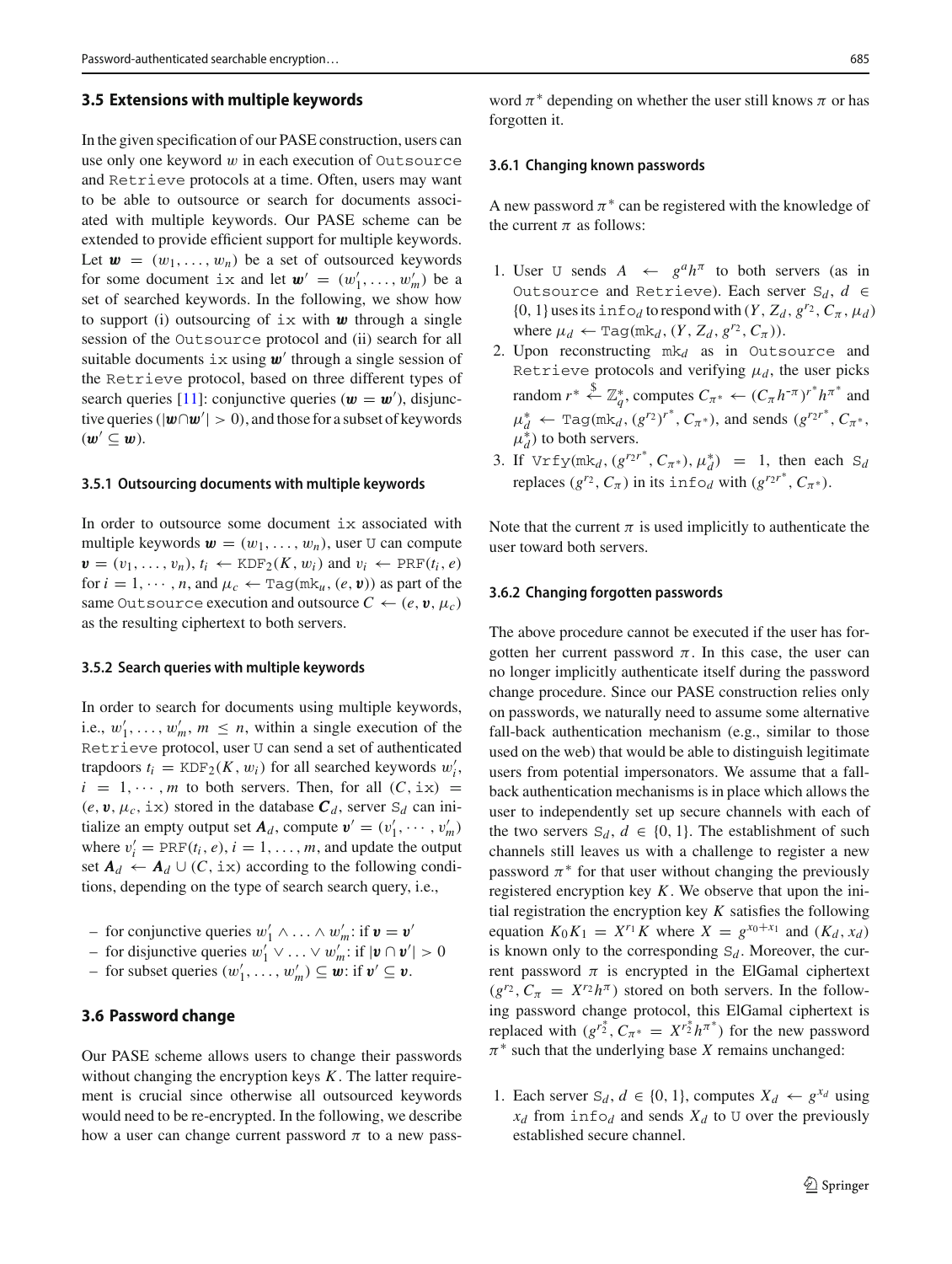- 2. User  $\cup$  picks random  $r_2^*$  $\overset{\$}{\leftarrow} \mathbb{Z}_q^*$ , computes  $C_{\pi^*} \leftarrow$  $(g^{x_0}g^{x_1})^{r_2^*}h^{\pi^*}$  and responds with  $(g^{r_2^*}, C_{\pi^*})$  to  $S_d$ .
- 3. Each server  $S_d$  replaces  $(g^{r_2}, C_{\pi})$  with  $(g^{r_2^*}, C_{\pi^*})$  in its info*<sup>d</sup>* .

This password change protocol can be seen as a compressed version of the registration protocol. Jumping ahead of Sect. [4,](#page-11-0) we observe that the newly registered password  $\pi^*$  remains protected against an adversary who can compromise at most one of the two servers under the same assumptions as the old password  $\pi$ .

# <span id="page-11-0"></span>**4 Security analysis**

In the following, we prove the security of our direct PASE scheme using our definitions from Sect. [2.2.](#page-3-0) In the proofs, we adopt the standard game-hopping technique. Let succ*<sup>n</sup>* denote the event that the adversary wins in the experiment *n*.

# **4.1 IND-CKA-security of our PASE scheme**

**Theorem 1** *Our direct PASE construction is* IND*-*CKA*secure assuming the hardness of the* DDH *problem and security of* KDF1*,* KDF2*,* PRF *and* MAC*.*

**Proof Experiment**  $Exp_0^{\text{IND}}$ . The simulator initializes  $\tau$ ,  $i^*$ ,  $j$ , Set and par  $\leftarrow$  { $\mathbb{G}$ ,  $q$ ,  $g$ ,  $h$ ,  $H$ , KDF<sub>1</sub>, KDF<sub>2</sub>, PRF, MAC} as defined in the real security experiment  $Exp_{\text{PASE},\mathcal{A}}^{\text{IND-CKA-}b}$ (*k*). The oracles  $\text{Ch}_{\text{ind}}(b,\cdot,\cdot,\cdot,\cdot)$ , Reg(·),  $Out(\cdot, \cdot, \cdot)$ , Ret $(\cdot, \cdot)$  and RetS( $\cdot$ ) are implemented as follows.

- Ch<sub>ind</sub> $(b, \cdot, \cdot, \cdot, \cdot)$ : on input  $(i, w_0, w_1, \text{ix}^*)$ , the oracle aborts if  $((i^* \geq 0) \vee (i \geq j) \vee ((i, w_0) \in \text{Set}) \vee$  $((i, w<sub>1</sub>) ∈ Set))$ ; otherwise, it sets  $i^* ← i$  and invokes oracle  $\text{Out}(i^*, w_h, \text{ix}^*)$ .
- Reg(·): on input  $d \in \{0, 1\}$ , the simulator randomly selects fresh  $\pi \stackrel{\$}{\leftarrow} \mathcal{D}$  and  $K \stackrel{\$}{\leftarrow} \mathbb{G}$  and initializes an empty database  $C_{d,j}$ . The simulator and *A* complete the Register protocol, where the simulator plays the roles of U and  $S_d$ , and A plays the role of  $S_{1-d}$ . The oracle sends  $j$  to  $A$  as a session identifier. Finally, it records  $\boldsymbol{\tau}[j] \leftarrow (d, \pi, \text{info}_d, r_2, x_{1-d}), \text{info}_d \leftarrow$  $(S_{1-d}, x_d, g^{r_1}, g^{r_2}, C_{\pi}, K_d, mk_d)$ , increments *j* ← *j* + 1, and stores  $r_2$  and  $x_{1-d}$  for later use in the proof.
- $-$  Out( $\cdot, \cdot, \cdot$ ): on input (*i*, *w*, ix), the simulator aborts if  $(i \geq j)$ ; otherwise, it obtains  $(d, \pi, \text{info}_d, r_2, x_{1-d}) \leftarrow$  $\tau[i]$ . Then, the simulator plays the roles of U and  $S_d$ and interacts with  $A$  who plays the role of  $S_{1-d}$  in the Outsource protocol.
- Ret( $\cdot$ ,  $\cdot$ ): on input (*i*, *w*), the simulator aborts if (*i*  $\geq$ *j*)  $\lor$  ((*i* = *i*<sup>\*</sup>)  $\land$  (*w* ∈ {*w*<sub>0</sub>, *w*<sub>1</sub>})); or otherwise, it obtains

 $(d, \pi, \text{info}_d, r_2, x_{1-d}) \leftarrow \tau[i]$ . Then, it plays the roles of U and  $S_d$  and interacts with A who plays the role of S1-*<sup>d</sup>* party in the Retrieve protocol. Finally, the simulator computes Set  $\leftarrow$  Set  $\cup$  (*i*, *w*) if (*i*<sup>\*</sup> = −1).

 $-$  RetS( $\cdot$ ): on input *i*, the simulator aborts if  $(i \ge j)$ ; otherwise, it obtains parameters  $(d, \pi, \text{info}_d, r_2, x_{1-d}) \leftarrow$  $\tau[i]$  and executes RetrieveS<sub>d</sub>(par, U, info<sub>d</sub>).

 $\Box$ 

<span id="page-11-1"></span>**Lemma 1**  $Adv_{\text{PASE,}\mathcal{A}}^{\text{IND-CKA}}(\kappa) = \Pr[\text{succ}_{0}^{\text{CND}}] - 1/2$ 

**Experiment**  $Exp_1^{\text{IND}}$ . This experiment is similar to  $Exp_1^{\text{IND}}$  except that the simulator aborts if some value for *yd* used on behalf of honest server S*<sup>d</sup>* appears in two different protocol sessions through oracles  $Out(\cdot, \cdot, \cdot)$ , Ret $(\cdot, \cdot)$ and  $\text{RetS}(\cdot)$ .

**Lemma 2**  $Pr[\text{succ}_1^{\text{IND}}] = Pr[\text{succ}_1^{\text{IND}}]$ 

**Experiment**  $Exp_2^{\text{IND}}$ . This experiment is similar to  $Exp_2^{\text{IND}}$  except that the simulator aborts if some value for *Y* appears in two different protocol sessions executed through oracles  $Out(\cdot, \cdot, \cdot)$ , Ret $(\cdot, \cdot)$  and RetS $(\cdot)$ .

- 1. By the perfect hiding property of Pedersen commitments, value  $Y_{1-d}$  is guaranteed to be independent from  $Y_d$ because the adversary acquires nothing from c*<sup>d</sup>* .
- 2. Due to the binding property of Pedersen commitments, which is based on the hardness of the DL problem, it is hard to open  $c_{1-d}$  to a different  $Y'_{1-d} \neq Y_{1-d}$ .

Since  $Y_{1-d}$  is guaranteed to be independent from  $Y_d$ ; and  $Y_d$ is fresh, we can follow that *Y* is fresh based on the hardness of the DL problem.

**Lemma 3** 
$$
|Pr[\text{succ}_2^{\text{IND}}] - Pr[\text{succ}_2^{\text{IND}}]| \leq A dv^{\text{DL}}_{\mathcal{A}}(\kappa)
$$

**Experiment**  $Exp_3^{\text{IND}}$ . This experiment is similar to  $Exp_3^{\text{IND}}$ except that in oracles  $Out(\cdot, \cdot, \cdot)$ , Ret $(\cdot, \cdot)$  and RetS $(\cdot)$ , the message  $(Z_d, \mu_d)$  from the honest server  $S_d$  to the user is replaced with  $(E, \mu_d)$  where  $E \stackrel{\$}{\leftarrow} \mathbb{G}$  and  $\mu_d' \leftarrow$ Tag( $mk_d$ ,  $A$ ,  $Y$ ,  $E$ ). We discuss the following two cases:

1. For the oracles Out $(\cdot, \cdot, \cdot)$  and Ret $(\cdot, \cdot)$ , let  $(g, g^{\alpha}, g^{\beta}, Q)$ be an instance of the DDH problem, the simulator aims to output 1 if  $Q = g^{\alpha\beta}$ ; or 0 otherwise. The simulator sets  $A \leftarrow g^{\alpha} h^{\pi}, Y_d \leftarrow g^{\beta}, R_d \leftarrow (g^{\beta})^{r_2}$  and

$$
Z_d \leftarrow K_d (g^{\beta})^{r_2(x_0+x_1)} Q^{-1} (g^{r_1} \cdot (g^{\beta})^{r_2} \cdot R_{1-d})^{x_d}
$$

If  $Q = g^{\alpha\beta}$ , this experiment is identical to  $Exp_3^{\text{IND}}$ ; otherwise, to  $Exp_3^{\text{IND}}$ . The hardness of the DDH problem implies the indistinguishability of  $Exp_3^{\text{IND}}$  from  $Exp_3^{\text{IND}}$ .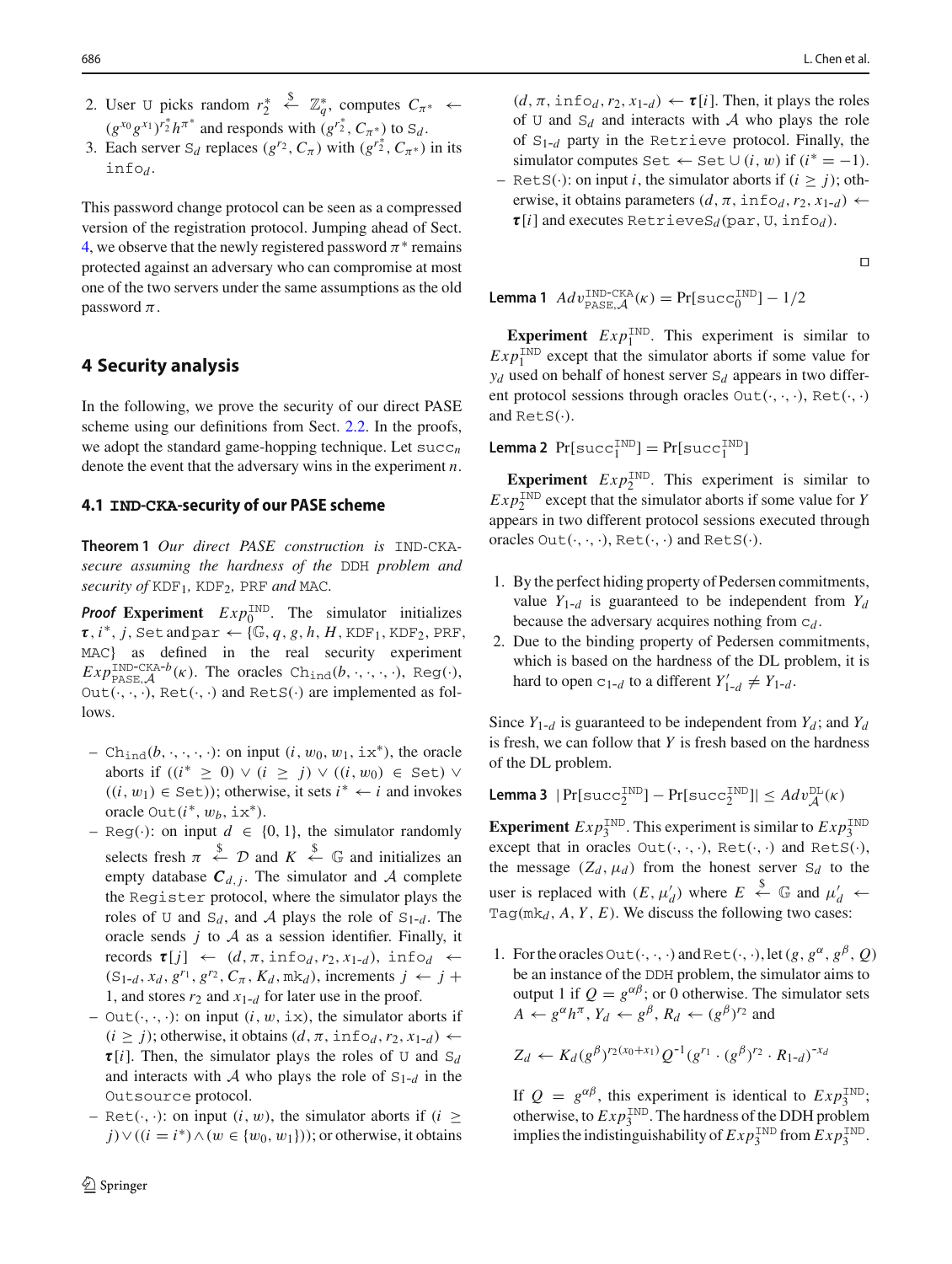2. For oracle RetS( $\cdot$ ), assume  $\pi'$  is the password tried by A, the key *K* (in  $Exp_3^{\text{IND}}$ ) is equal to  $Z_0Z_1Y^ah^{(\pi-\pi')(y_0+y_1)}$ ; under the DDH assumption, the adversary cannot distinguish  $h^{(\pi-\pi')}(y_0+y_1)$  (in  $Exp_3^{\text{IND}}$ ) from a random number in  $\mathbb G$  (in  $Exp_3^{\text{IND}}$ ) unless  $\pi' = \pi$  which denotes a successful on-line dictionary attack. By the uniform distribution of passwords, its probability is estimated as  $q_s \cdot A d v^{\text{DDH}}_{\mathcal{A}}(\kappa) + \frac{q_s}{|\mathcal{D}|}.$ 

**Lemma 4** |
$$
Pr[\text{succ}_3^{\text{TND}}]
$$
- $Pr[\text{succ}_3^{\text{TND}}]$ |  $\leq (q_s+1)Adv_{\mathcal{A}}^{\text{DDH}}(\kappa)+ \frac{q_s}{|\mathcal{D}|}$ 

**Experiment**  $Exp_4^{\text{IND}}$ . This experiment is similar to  $Exp_4^{\text{IND}}$ except that in each session *i*, values  $mk_u \leftarrow KDF_1(K, U, '0'),$  $mk_d \leftarrow \text{KDF}_1(K, S_d, '1'), mk_{1-d} \leftarrow \text{KDF}_1(K, S_{1-d}, '1')$ are replaced with  $mk_u \leftarrow F_1(i, U, '0'), mk_d \leftarrow F_1(i, S_d, '1')$ and  $mk_{1-d} \leftarrow F_1(i, S_{1-d}, '1')$ , respectively. A table  $T_1$  is initialized to be empty in the beginning of  $Exp_4^{\text{IND}}$ . The deterministic function  $F_1$  : {0, 1}<sup>\*</sup> →  $\mathcal{K}_{\text{MAC}}$  is defined as follows: if  $\exists (i, id, k, \text{mk}) \in T_1$ , then  $F_1(i, id, k)$  returns mk; otherwise, the simulator randomly picks a fresh mk  $\stackrel{\$}{\leftarrow}$   $\mathcal{K}_{\text{MAC}}$ , stores  $(i, id, k, mk)$  in  $T_1$  and returns mk where fresh means that no record of the form  $(\cdot, \cdot, \cdot, m\kappa) \in T_1$  exists so far. Since *A* only acquires  $mk_{1-d}$ , by the uniform distribution of *K* and the security of  $KDF<sub>1</sub>$ , we obtain

**Lemma 5**  $|Pr[\text{succ}_4^{\text{IND}}] - Pr[\text{succ}_4^{\text{IND}}]| \leq q_r \cdot Adv_{\mathcal{A}}^{\text{KDF}}(\kappa)$ 

**Experiment**  $Exp_5^{\text{IND}}$ . This experiment is similar to  $Exp_5^{\text{IND}}$  except that in each session *i* of oracles  $Out(\cdot, \cdot, \cdot)$ and Ret( $\cdot$ ,  $\cdot$ ), value  $t \leftarrow \text{KDF}_2(K, w)$  is replaced with  $t \leftarrow F_2(i, w)$ .  $T_2$  is initialized as an empty table in the beginning of  $Exp_5^{\text{IND}}$ .  $F_2$  returns *t* if  $\exists (i, w, t) \in T_2$ ; otherwise, *F*<sub>2</sub> picks a fresh *t*  $\xleftarrow{\$}$   $\mathcal{K}_{\text{PRF}}$ , stores  $(i, w, t)$  in  $T_2$  and returns *t* where fresh means that no record of the form  $(\cdot, \cdot, t)$  exists in  $T_2$ . By the uniform distribution of  $K$  and the security of  $KDF<sub>2</sub>$ , we have

**Lemma 6**  $|Pr[\text{succ}_5^{\text{IND}}] - Pr[\text{succ}_5^{\text{IND}}]| \leq (q_o + q_t)A d v_A^{\text{KDF}}(\kappa)$ 

**Experiment**  $Exp_6^{\text{IND}}$ . This experiment is similar to  $Exp_6^{\text{IND}}$  except for one of the following cases:

- 1. For the oracle  $Out(\cdot, \cdot, \cdot)$ , the adversary successfully forges  $((C, ix), \mu_{sk})$  which satisfies  $Vrfy(sk_d, (C, ix),$  $\mu_{\text{sk}_d}$ ) = 1.
- 2. For the oracles  $Ret(\cdot, \cdot)$  or  $RetS(\cdot)$ , the adversary successfully forges  $(t, \mu_{sk_d})$  which satisfies  $Vrfy(sk_d, t,$  $\mu_{sk_d}$ ) = 1.

By the unforgeability of MAC, we have

**Lemma 7**  $|Pr[\text{succ}_6^{\text{IND}}] - Pr[\text{succ}_6^{\text{IND}}]| \leq (q_o + q_t +$  $q_s$ )*Ad* $v_{\mathcal{A}}^{\text{MAC}}(\kappa)$ 

**Experiment**  $Exp_7^{\text{IND}}$ . This experiment is similar to  $Exp_7^{\text{IND}}$  except that in oracles  $Out(\cdot, \cdot, \cdot)$  and  $Ret(\cdot, \cdot)$ , the value v is set in a different way. Let  $\mathcal{O}_{\text{PRF}}(\cdot)$  be the oracle from the security experiment of the pseudorandom function PRF; and let  $T<sub>v</sub>$  be initialized as an empty table in the beginning of  $Exp_7^{\text{IND}}$ . When the simulator needs to compute  $v \leftarrow \text{PRF}(t, e)$  in session *i*, it obtains *v* using table  $T_v$ . If  $\exists (i, t, e, r_v, v) \in T_v$ , the simulator uses v from  $T_v$ ; otherwise, it randomly picks  $r_v \stackrel{\$}{\leftarrow} \{0, 1\}^k$ , stores  $(i, t, e, r_v, \mathcal{O}_{\text{PRF}}(r_v))$ in  $T_v$  and obtains  $v \leftarrow \mathcal{O}_{\text{PRF}}(r_v)$ . Assuming the pseudorandomness of PRF, we have

<span id="page-12-0"></span>**Lemma 8**  $Pr[\text{succ}_{7}^{\text{IND}}] \le 1/2 + (q_o + q_t)Adv_{\mathcal{A}}^{\text{PRF}}(\kappa)$ 

As a consequence, based on Lemmas [1](#page-11-1) to [8](#page-12-0) we can conclude that our proposed PASE construction is IND-CKAsecure assuming the intractability of the DDH problem and security of  $KDF_1$ ,  $KDF_2$ , PRF and MAC.

## **4.2 Authentication property of our PASE scheme**

**Theorem 2** *Our proposed PASE construction provides authentication based on the hardness of the* DDH *problem and security of* KDF1*,* KDF<sup>2</sup> *and* MAC*.*

**Proof Experiment**  $Exp_0^{\text{auth}}$ . The simulator initializes  $\tau$ , *j*, Set and par  $\leftarrow \{\mathbb{G}, q, g, h, H, \text{KDF}_1, \text{KDF}_2, \text{PRF}, \text{SDF}_3, \text{PRF}_4, \text{SDF}_4, \text{RDF}_5, \text{PRF}_6, \text{RDF}_7, \text{PRF}_7, \text{RDF}_8, \text{PRF}_8, \text{RDF}_9, \text{PRF}_9, \text{PRF}_8, \text{PRF}_9, \text{PRF}_9, \text{PRF}_9, \text{PRF}_9, \text{PRF}_9, \text{PRF}_9, \text{PRF}_9, \text{PRF$ MAC} as defined in the real security experiment  $Exp_{\text{PASE,}\mathcal{A}}^{\text{Auth}}(\kappa)$ . The oracles  $Reg(\cdot), Out(\cdot, \cdot, \cdot)$ , OutS $(\cdot)$  and  $Ret(\cdot, \cdot)$  are executed by the simulator as follows.

- Reg(·): on input  $d \in \{0, 1\}$ , the simulator randomly selects a fresh  $\pi \stackrel{\$}{\leftarrow} \mathcal{D}$  and  $K \stackrel{\$}{\leftarrow} \mathbb{G}$  and initializes an empty database  $C_{d,j}$ . Then, the simulator and A execute the Register protocol, where the simulator plays the role of U,  $S_d$  and A plays the role of  $S_{1-d}$ . The simulator then sends  $j$  to  $A$  as a session identifier. Finally, the simulator records  $\tau[j] \leftarrow (d, \pi, \text{info}_d,$  $r_2, x_{1-d}$ , info<sub>*d*</sub>  $\leftarrow$  (S<sub>1-*d*</sub>,  $x_d, g^{r_1}, g^{r_2}, C_\pi, K_d, mk_d$ ), increments  $j \leftarrow j + 1$ , and stores  $r_2$  and  $x_{1-d}$  for later use in the proof.
- $-$  Out( $\cdot, \cdot, \cdot$ ): on input (*i*, *w*, ix), the simulator aborts if  $(i \geq j)$ ; otherwise, it obtains  $(d, \pi, \text{info}_d, r_2, x_{1-d}) \leftarrow$  $\tau[i]$ . Then, it sets Set  $\leftarrow$  Set  $\cup$   $(i, w, \text{ix})$ . Finally, it plays the roles of U and  $S_d$  and interacts with  $A$  who plays the role of S1-*<sup>d</sup>* party in the Outsource protocol.
- OutS(·): on input *i*, the simulator aborts if (*i* ≥ *j*); otherwise, it obtains parameters  $(d, \pi, \text{info}_d, r_2, x_{1-d}) \leftarrow$  $\tau[i]$  and executes OutsourceS<sub>d</sub>(par, U, info<sub>d</sub>).
- Ret( $\cdot$ ,  $\cdot$ ): on input  $(i, w)$ , the simulator aborts if  $(i >$ *j*); otherwise, it obtains parameters  $(d, \pi, \text{info}_d, r_2)$ ,  $x_{1-d}$   $\leftarrow \tau[i]$ . Then, it plays the roles of U and S<sub>d</sub> and interacts with *A* who plays the role of  $S_{1-d}$  in the Retrieve protocol. Retrieve protocol.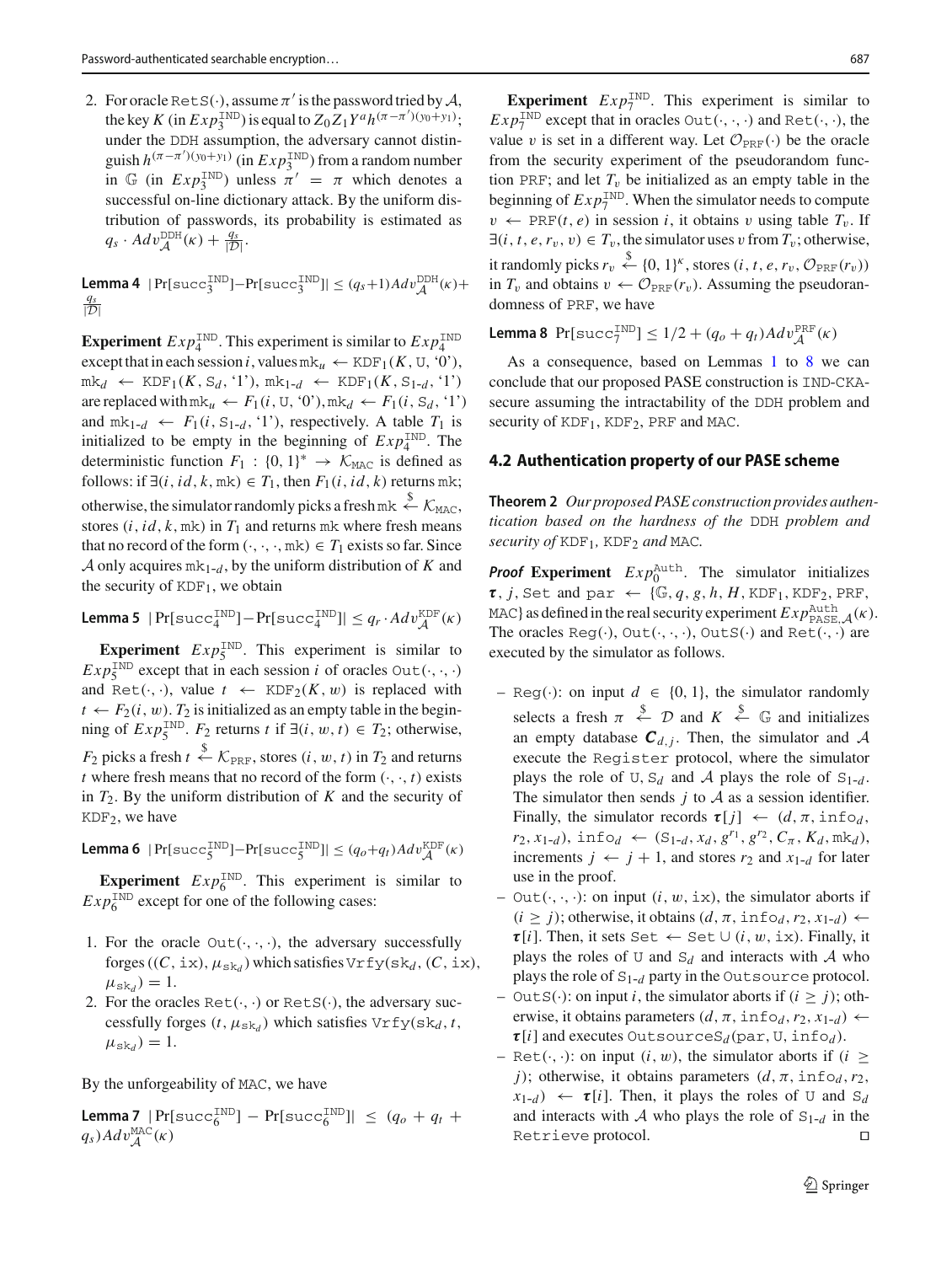<span id="page-13-1"></span>**Lemma 9**  $Adv_{\text{PASE},\mathcal{A}}^{\text{Auth}}(\kappa) = \Pr[\text{succ}_0^{\text{Auth}}]$ 

**Experiment**  $Exp_1^{\text{auth}}$ . This experiment is similar to  $Exp_0^{\text{Auth}}$  except that the value  $y_d$  is ensured to be fresh in every session executed by the simulator through the oracles  $Out(\cdot, \cdot, \cdot)$ , OutS $(\cdot)$  and Ret $(\cdot, \cdot)$ .

**Lemma 10**  $Pr[\text{succ}_0^{\text{Auth}}] = Pr[\text{succ}_1^{\text{Auth}}]$ 

**Experiment**  $Exp_2^{\text{auth}}$ . This experiment is similar to  $Exp_1^{\text{Auth}}$  except that the simulator aborts if a value for *Y* repeats in two different sessions of the protocol executed by the simulator through oracles  $Out(\cdot, \cdot, \cdot)$ ,  $OutS(\cdot)$ , and  $Ret(\cdot, \cdot).$ 

- 1. By the perfect hiding of Pedersen commitments, values of  $Y_{1-d}$  are guaranteed to be independent from  $Y_d$  because the adversary acquires nothing from c*<sup>d</sup>* .
- 2. Because of the binding property of Pedersen commitments, which is based on the hardness of the DL problem, it is hard to open  $c_{1-d}$  to a different value  $Y'_{1-d} \neq Y_{1-d}$ .

Since  $Y_{1-d}$  is guaranteed to be independent from  $Y_d$  and  $Y_d$ is fresh, the freshness of *Y* is implied by the hardness of the DL problem.

**Lemma 11**  $|Pr[\text{succ}_1^{\text{Auth}}] - Pr[\text{succ}_2^{\text{Auth}}]| \leq A d v_{\mathcal{A}}^{\text{DL}}(\kappa)$ 

**Experiment**  $Exp_3^{\text{auth}}$ . This experiment is similar to  $Exp_2^{\text{Auth}}$  except that in oracles  $Out(\cdot, \cdot, \cdot)$ , Ret $(\cdot, \cdot)$  and OutS( $\cdot$ ), the message ( $Z_d$ ,  $\mu_d$ ) from the honest server S<sub>d</sub> to the user is replaced with  $(E, \mu_d)$  where  $E \leftarrow \mathbb{G}$  and  $\mu'_d \leftarrow \text{Tag}(\text{mk}_d, A, Y, E)$ . We consider the following two case:

1. For oracles  $Out(\cdot, \cdot, \cdot)$  and  $Ret(\cdot, \cdot)$ , let  $(g, g^{\alpha}, g^{\beta}, Q)$ be an instance of the DDH problem, the simulator aims to output 1 if  $Q = g^{\alpha\beta}$ ; or 0 otherwise. The simulator sets  $A \leftarrow g^{\alpha} h^{\pi}, Y_d \leftarrow g^{\beta}, R_d \leftarrow (g^{\beta})^{r_2}$  and

$$
Z_d \leftarrow K_d (g^{\beta})^{r_2(x_0+x_1)} Q^{-1} (g^{r_1} \cdot (g^{\beta})^{r_2} \cdot R_{1-d})^{-x_d}
$$

If  $Q = g^{\alpha\beta}$ , then this experiment is identical to  $Exp_2^{\text{Auth}}$ ; otherwise, it is identical to  $Exp_3^{\text{With}}$ . The hardness of the DDH problem directly implies the indistinguishability of  $Exp_2^{\text{Auth}}$  from  $Exp_3^{\text{Auth}}$ .

2. For the oracle  $OutS(.)$ , assume  $\pi'$  is a password used by the adversary, the key *K* (in  $Exp_2^{\text{Auth}}$ ) is equal to  $Z_0Z_1Y^a h^{(\pi-\pi')(y_0+y_1)}$ ; under the DDH assumption, the adversary cannot distinguish  $h^{(\pi - \pi')(y_0 + y_1)}$  (in  $Exp_2^{\text{Auth}}$ ) from a random number in  $\mathbb{G}$  (in  $Exp_3^{\text{Auth}}$ ) unless  $\pi' = \pi$  which denotes a successful on-line dictionary attack. By the uniform distribution of passwords, its probability is estimated as  $q_s \cdot Adv^{\text{DDH}}_{\mathcal{A}}(\kappa) + \frac{q_s}{|\mathcal{D}|}.$ 

 $\text{Lemma 12}$  |Pr[succ<sup>Auth</sup>] – Pr[succ<sup>Auth</sup>]|  $\leq$  (*qs* +  $1)$ *Ad* $v_{\mathcal{A}}^{\text{DDH}}(\kappa) + \frac{q_s}{|\mathcal{D}|}$ 

**Experiment**  $Exp_4^{\text{auth}}$ . This experiment is similar to  $Exp_3^{\text{Auth}}$  except that in each session *i*, values for  $mk_u \leftarrow$  $KDF_1(K, U, '0'), mk_d ← KDF_1(K, S_d, '1'), mk_{1-d} ←$  $KDF_1(K, S_{1-d}, '1')$  are replaced with  $mk_u \leftarrow F_1(i, U, '0'),$  $mk_d \leftarrow F_1(i, S_d, '1')$  and  $mk_{1-d} \leftarrow F_1(i, S_{1-d}, '1'),$ respectively. A table  $T_1$  is initialized to be empty in the beginning of  $Exp_4^{\text{auth}}$ . A deterministic function  $F_1$  :  $\{0, 1\}^* \rightarrow \mathcal{K}_{\text{MAC}}$  is defined as follows: if  $\exists (i, id, k, \text{mk}) \in T_1$ ,  $F_1(i, id, k)$  then return mk; otherwise, the simulator randomly picks a fresh mk  $\overset{\$}{\leftarrow}$   $K_{\text{MAC}}$ , stores  $(i, id, k, mk)$  on *T*<sub>1</sub> and returns mk  $\leftarrow$  *F*<sub>1</sub>(*i*, *id*, *k*) where fresh means that no record of the form  $(\cdot, \cdot, \cdot, m\mathbf{k}) \in T_1$  exists so far. Since the adversary only acquires  $mk_{1-d}$ , by the uniform distribution of  $K$  as well as the security of  $KDF_1$ , we obtain

**Lemma 13**  $|Pr[\text{succ}_3^{\text{Auth}}] - Pr[\text{succ}_4^{\text{Auth}}]| \le q_r \cdot Adv_\mathcal{A}^{\text{KDF}}(\kappa)$ 

**Experiment**  $Exp_5^{\text{Auth}}$ . This experiment is similar to  $Exp_4^{\text{Auth}}$  except that in each session *i* for the oracles Out( $\cdot$ ,  $\cdot$ ,  $\cdot$ ) and Ret( $\cdot$ ,  $\cdot$ ), the value  $t \leftarrow \text{KDF}_2(K, w)$  is replaced with  $t \leftarrow F_2(i, w)$ .  $T_2$  is initialized as an empty table in the beginning of  $Exp_5^{\text{Auth}}$ . Function  $F_2$  returns *t* if  $\exists (i, w, t) \in T_2$ ; otherwise, the simulator randomly picks a fresh  $t \stackrel{\$}{\leftarrow} \mathcal{K}_{\text{PRF}}$ , stores  $(i, w, t)$  on table  $T_2$  and returns *t* where fresh means that no record of the form  $(\cdot, \cdot, t)$  exists so far in  $T_2$ . By the uniform distribution of K and the security of KDF2, we obtain

**Lemma 14**  $|Pr[\text{succ}_4^{\text{auth}}] - Pr[\text{succ}_5^{\text{auth}}]| \leq (q_o +$  $q_t$ )*Ad* $v_{\mathcal{A}}^{\text{KDF}}(\kappa)$ 

We observe that  $Exp_5^{\text{Auth}}$  is simulated independent the key *K*. The only probability of winning  $Exp_5^{\text{Auth}}$  comes from the adversary successfully forging  $\mu_c$  for  $(e, v, \text{ix})$  such that  $\forall$ r f $y$ (mk<sub>u</sub>, (*e*, v, ix),  $\mu_c$ ) = 1. Assuming that MAC is unforgeable, we obtain

<span id="page-13-2"></span>**Lemma 15**  $Pr[\text{succ}_5^{\text{Autth}}] = Adv_{\mathcal{A}}^{\text{MAC}}(k)$ 

To sum, by Lemmas [9](#page-13-1) to [15,](#page-13-2) we can conclude that our direct PASE scheme provides authentication based on the hardness of the DDH problem and security of  $KDF_1$ ,  $KDF_2$  and MAC.

# <span id="page-13-0"></span>**5 PASE in practice: browser-based implementation and performance evaluation**

In order to demonstrate the functionality of our PASE scheme, we implemented a stateful web application that can be accessed from any web or mobile browser. Our PASE demonstrator implements the client and server sides of the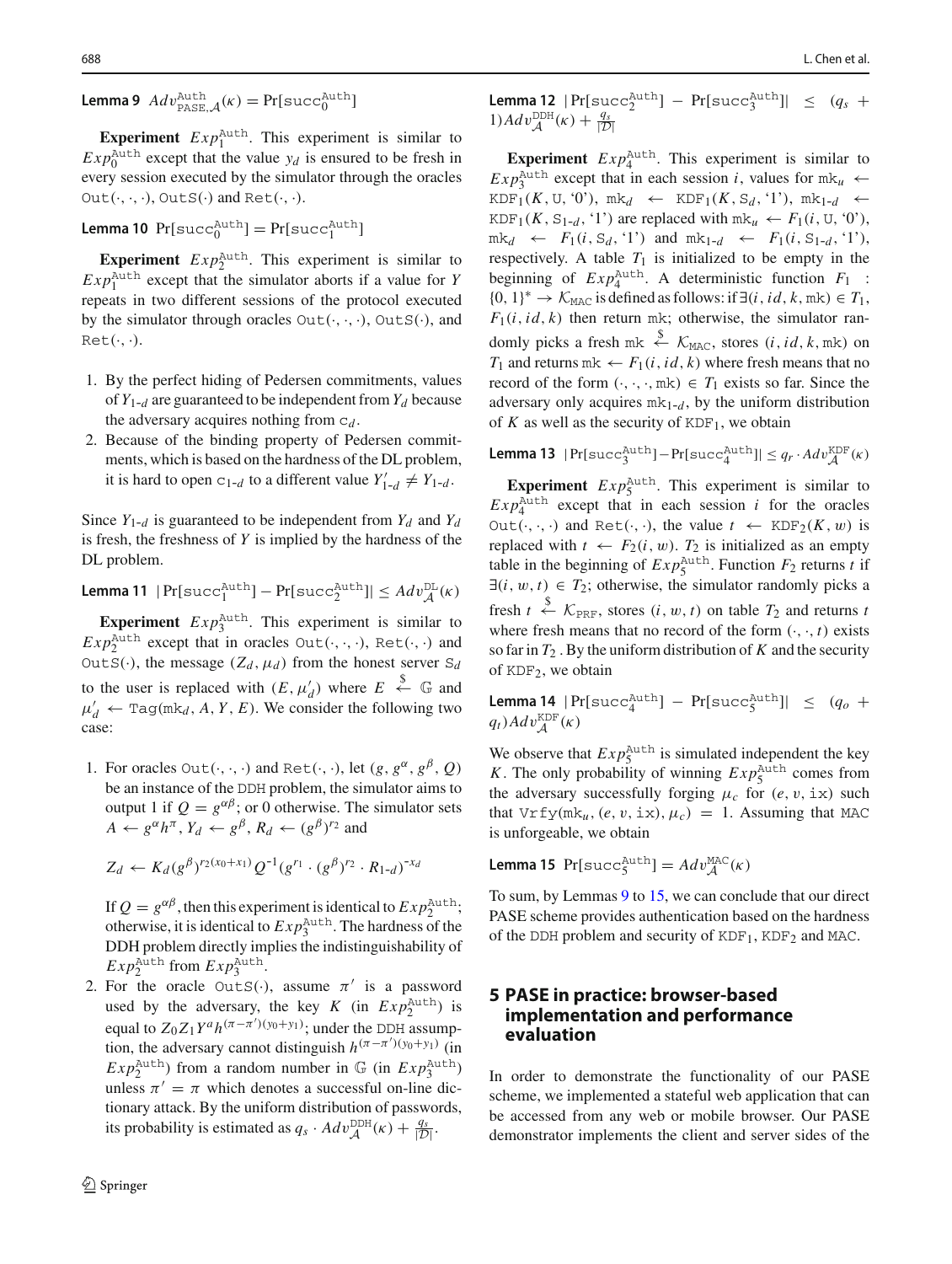protocol and comes with a single portal (cf. Fig. [4\)](#page-15-0) through which users can register, outsource/retrieve files based on multiple keywords and change their passwords. The source code is available from [https://github.com/Spockuto/surrey](https://github.com/Spockuto/surrey-paks)[paks.](https://github.com/Spockuto/surrey-paks)

The entire PASE implementation is written in Javascript with the client side backed by browser's  $V8$  engine<sup>1</sup> and the server side backed by NodeJS server<sup>2</sup>. By choosing JavaScript, we could use Stanford JavaScript Crypto library<sup>3</sup> in the implementation of both sides (client and server) whereby reusing some parts of the code. An alternative would be to use libsodium<sup>4</sup> or OpenSSL with a wrapper based on PHP. Since modern applications heavily adopt JavaScript, our implementation can in turn be used as a library to provide support for other applications that wish to use the functionality of PASE.

In the following, we provide a more detailed description of our PASE demonstrator and evaluate performance of its functionality.

### **5.1 Cryptographic implementation choices**

The following choices of cryptographic parameters and algorithms have been made for our implementation. For the cyclic group  $G$  of prime order  $q$  and its generator  $g$ , we use the parameters of the NISTP384 elliptic curve group<sup>5</sup>. The additional generator *h* is chosen at random. For the hash function *H*, we adopt SHA256 (256 bits). Both key derivation functions  $KDF_1$  and  $KDF_2$  are implemented as PBKDF2 (256 bits)<sup>[6](#page-14-5)</sup>. Although PBKDF2 might not be the most efficient on mobile devices, better alternatives such as  $ARGON2<sup>7</sup>$  $ARGON2<sup>7</sup>$  $ARGON2<sup>7</sup>$  have not been adopted yet in major cryptographic libraries. Our pseudorandom function PRF uses AES256 in GCM mode with the output truncated to  $256$  bits<sup>8</sup>. For the message authentication code MAC, we adopt the standard  $HMAC<sup>9</sup>$ construction.

## **5.2 PASE client and servers**

The JavaScript code running on the client includes the main.js file (about 800 LoCs) to manage the requests and

<span id="page-14-2"></span><sup>4</sup> [https://github.com/jedisct1/libsodium.](https://github.com/jedisct1/libsodium)

formatting and the crypto.  $\dot{\text{1}}$  s file (300 LoCs) to execute the protocols on the client side. The code running on each server is split into multiple files with the protocol.js (400 LoC) occupying the major part of the implementation. The demonstrator requires NodeJS environment to run and can be deployed instantly.

In our implementation, one server acts as a primary server in that it serves the PASE website and is also used to store all outsourced files. It is helped by the secondary server during the registration, outsourcing and retrieval protocols. The database adopted in our PASE implementation is Mongo $DB^{10}$ , which is particularly suited for storing and retrieving files. The MongoDB is also used to store all user related information from the registration process. Each server runs its own instance of the database.

Our browser-based demonstrator offers a registration interface where a user can provide its username (e.g., email address) and a chosen password to execute the registration protocol with both servers. Once registered, the user can outsource files and associate them with multiple keywords. Similarly, the user can retrieve outsourced files based on the keywords entered into the corresponding form. Note that for outsourcing and retrieval, the login form must contain the registered username and password. Our demonstrator supports outsourcing and retrieval using multiple keywords, which can be entered into the corresponding box separated by commas. If multiple keywords are used in the retrieval protocol, then the output produced currently will be based on the logic used to define subset queries (cf. Sect. [3.5\)](#page-10-0).

#### **5.2.1 Communication**

In our PASE protocols, there are two types of communication which are implemented using different techniques as discussed in the following:

- The client-server communication which is present in the registration, outsourcing and retrieval protocols is realized in our implementation using AJAX queries which are executed asynchronously to provide better functionality. This is only possible if the server accepts Cross Origin Resourse Sharing which can be easily setup through the NodeJS core library.
- The server-server communication in the outsourcing and retrieval protocols requires both serves to maintain a shortlived state information for the two communication rounds of the protocol session (cf. Fig. [2\)](#page-7-0). This is realized in our implementation using NodeCache $11$  functionality which provides a simple and fast internal caching for NodeJS servers.

<sup>1</sup> [https://developers.google.com/v8/.](https://developers.google.com/v8/)

<span id="page-14-0"></span><sup>2</sup> [https://nodejs.org/.](https://nodejs.org/)

<span id="page-14-1"></span><sup>3</sup> [https://crypto.stanford.edu/sjcl/.](https://crypto.stanford.edu/sjcl/)

<span id="page-14-4"></span><span id="page-14-3"></span><sup>5</sup> [http://csrc.nist.gov/publications/fips/archive/fips186-2/fips186-2.](http://csrc.nist.gov/publications/fips/archive/fips186-2/fips186-2.pdf) [pdf.](http://csrc.nist.gov/publications/fips/archive/fips186-2/fips186-2.pdf)

<sup>6</sup> [https://www.ietf.org/rfc/rfc2898.txt.](https://www.ietf.org/rfc/rfc2898.txt)

<span id="page-14-5"></span><sup>7</sup> [https://password-hashing.net/argon2-specs.pdf.](https://password-hashing.net/argon2-specs.pdf)

<span id="page-14-6"></span><sup>8</sup> [https://csrc.nist.gov/publications/detail/sp/800-38d/final.](https://csrc.nist.gov/publications/detail/sp/800-38d/final)

<span id="page-14-8"></span><span id="page-14-7"></span><sup>9</sup> [https://tools.ietf.org/rfc/rfc2104.txt.](https://tools.ietf.org/rfc/rfc2104.txt)

<sup>10</sup> [https://www.mongodb.com/.](https://www.mongodb.com/)

<span id="page-14-10"></span><span id="page-14-9"></span><sup>11</sup> [https://www.npmjs.com/package/node-cache.](https://www.npmjs.com/package/node-cache)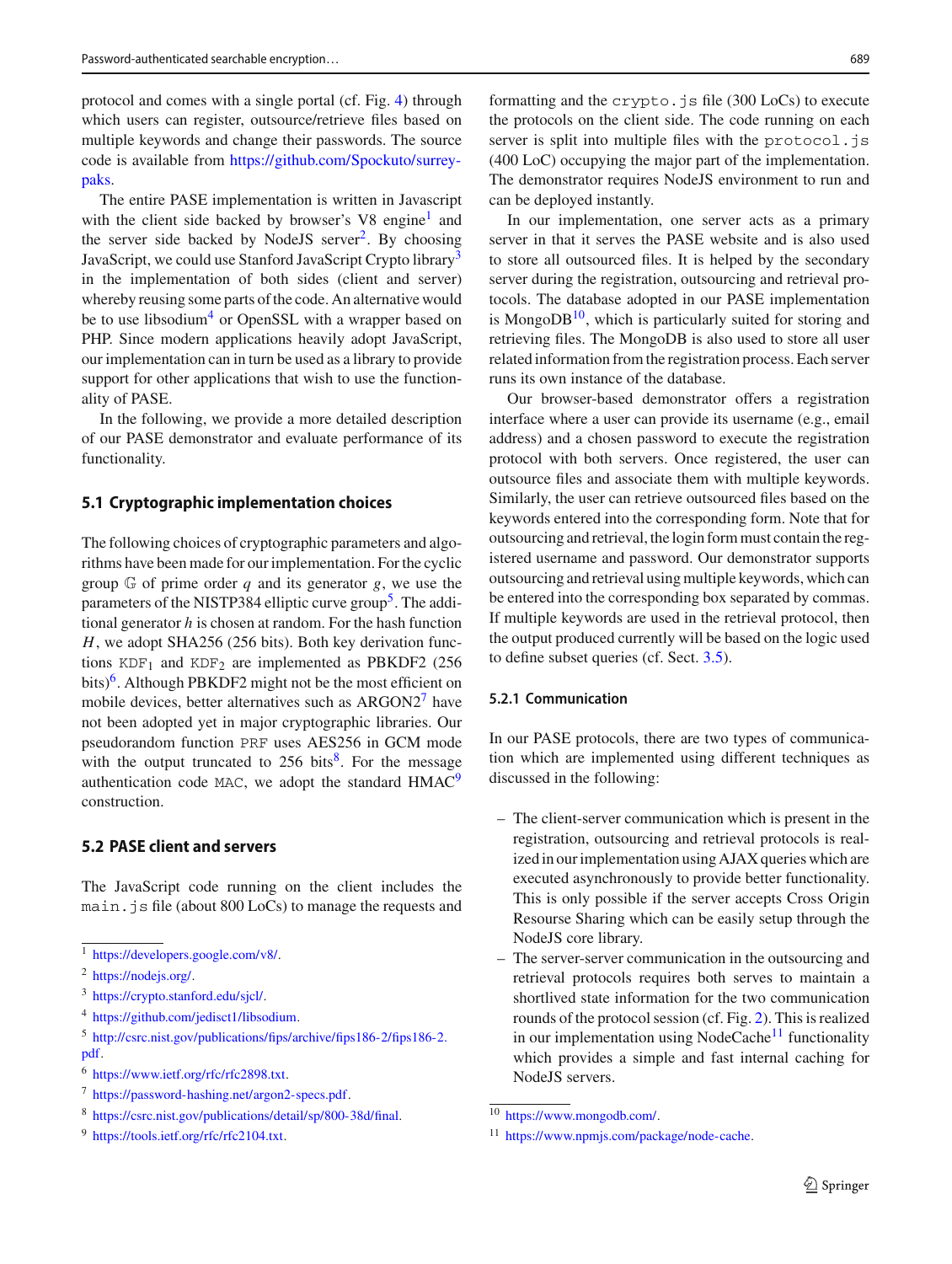| 3<br>PASE | Register Change Password<br>Dashboard                                                                                                                                                                                                                                                     |                                              |        |
|-----------|-------------------------------------------------------------------------------------------------------------------------------------------------------------------------------------------------------------------------------------------------------------------------------------------|----------------------------------------------|--------|
|           |                                                                                                                                                                                                                                                                                           | Email                                        |        |
|           | This PASE demonstrator allows users to use a single password registered with two servers to securely encrypt and outsource files associated<br>with (comma-separated) encrypted keywords and later search for and retrieve these files while preserving the privacy of the keywords. PASE | first.last@company.com                       | $\Box$ |
|           | allows users to outsource and retrieve files from different devices. The demonstrator can be executed on any platform and any (mobile) browser.                                                                                                                                           | Password                                     |        |
|           |                                                                                                                                                                                                                                                                                           |                                              | 圖      |
|           |                                                                                                                                                                                                                                                                                           |                                              |        |
|           | Status : Encrypted Files Retrieved                                                                                                                                                                                                                                                        |                                              |        |
|           | Outsource                                                                                                                                                                                                                                                                                 | <b>Retrieve</b>                              |        |
|           | <b>Keyword(s)</b>                                                                                                                                                                                                                                                                         | <b>Keyword(s)</b>                            |        |
|           | 囩<br>screenshot, image, today                                                                                                                                                                                                                                                             | today                                        | 圖      |
|           | Files<br>Choose Files 2 files                                                                                                                                                                                                                                                             | Retrieve                                     |        |
|           | Screenshot from 2019-10-25 16-47-22.png                                                                                                                                                                                                                                                   | Retrieved data associated with the keywords: |        |
|           | Screenshot from 2019-10-28 13-58-43.png                                                                                                                                                                                                                                                   | Screenshot fpng<br>today                     |        |
|           |                                                                                                                                                                                                                                                                                           | Screenshot fpng<br>today                     |        |
|           | Outsource                                                                                                                                                                                                                                                                                 | Click here for more                          |        |
|           |                                                                                                                                                                                                                                                                                           |                                              |        |

<span id="page-15-0"></span>**Fig. 4** PASE portal including Outsource and Retrieve forms

## <span id="page-15-2"></span>**5.3 Encryption of outsourced files**

In our demonstrator, we expand the implemented PASE functionality with the encryption of outsourced files, in addition to encrypted keywords. For this purpose, the client could use the secret-shared key *K* which it reconstructs on the client side during the execution of the outsourcing and retrieval protocols. More precisely, the client could use *K* to derive another key and use it with some standard symmetric encryption scheme, e.g., AES, to encrypt outsourced files and decrypt them upon retrieval. In addition, to minimize information leakage and distribute the encrypted data among the two servers, we XOR the encrypted data ENC with a random stream of data RND generated to the length of the encrypted data using Fortuna<sup>[12](#page-15-1)</sup> PRNG. The resulting files  $F_0 \leftarrow$  ENC  $\oplus$  RND and  $F_1 \leftarrow$  RND are sent to the respective servers  $S_0$  and  $S_1$ . The data ix (cf. Fig. [2\)](#page-7-0), in this case, would be a concatenation of the encrypted file name with the random IV generated for symmertic encryption( $ix \leftarrow \text{Enc}(\text{Name})||\text{IV}$ ). The encrypted file name acts as the encrypted file identifier in the server for querying. During Retrieve, from ix, the file name is decrypted using the reconstructed key *K* and IV. The encrypted file name is used to retrieve files  $F_0$  and  $F_1$  from servers  $S_0$  and  $S_1$ , respectively. The file is recovered by  $Dec(F_0 \oplus F_1)$  and made available to the user.

## **5.4 Evaluation of performance and scalability**

## **5.4.1 Performance of PASE**

Our performance evaluation focuses on the computational overheads of the PASE scheme and does not consider the varying network latency. All experiments were performed on a MacBook Pro laptop with 2.2GHz Intel Core i7 and 16GB

RAM (server and client instances) and OnePlus 5 smartphone with Qualcomm Snapdragon 835 octa-core 2.45GHz and 8GB RAM (client instance).

The results of our measurements are summarized in Table [2](#page-16-0) with separate timings provided for the client and server side computations. For the client side, the table contains measurements performed on both the laptop and smartphone. The registration procedure includes all steps of the Register protocol. In the table, the time needed to reconstruct the symmetric key *K*, which is accomplished in step 3a of our PASE Outsource and Retrieve protocols (cf. Sect. [3\)](#page-5-0), is measured separately from the time needed to outsource keywords (steps 3b and 3c of Outsource) and retrieve files (steps 3b and 5 of Retrieve). We observe that key reconstruction time on the client side is more than twice as fast as on the server side (when measured on the same device). Note that the key reconstruction procedure is identical in both protocols and its time is independent of the used keywords. In constrast, the measurements provided for outsourcing and retrieval procedures in Table [2](#page-16-0) cover only keyword-dependent steps. Table [2](#page-16-0) provides average timings based on one keyword, which are computed from multiple executions of the protocol involving a set of 100 randomly generated keywords, with each keyword being between 5 and 10 characters long. For each execution, a random keyword was chosen from the set and the resulting average was computed over 1000 executions.

Based on the measurements, we can highlight that our PASE registration procedure remains well under 1s on both the laptop and the smartphone. The time for outsourcing and retrieval is clearly dominated by the time needed to reconstruct *K*, which also remains well under 1s. The keyword-dependent computations in both protocols are very efficient, taking less than 100ms per keyword. On the client side, the outsourcing procedure is slightly more efficient than

<span id="page-15-1"></span><sup>12</sup> [https://www.schneier.com/academic/fortuna/.](https://www.schneier.com/academic/fortuna/)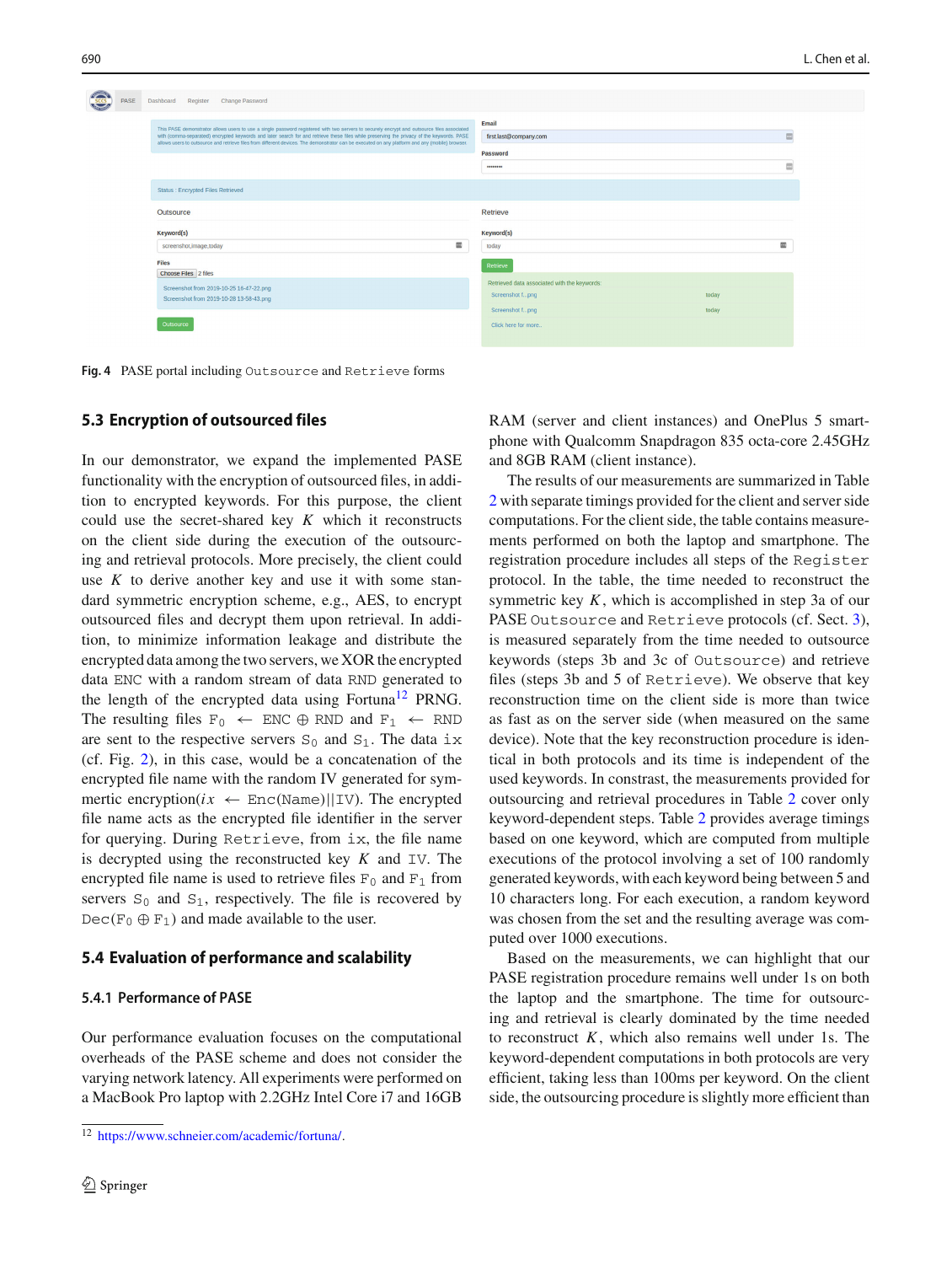<span id="page-16-0"></span>**Table 2** Performance evaluation of our PASE implementation

| Procedure             | Client                              |                                     | Each server                         |
|-----------------------|-------------------------------------|-------------------------------------|-------------------------------------|
|                       | MacBook Pro<br>2.2GHz Intel Core i7 | OnePlus 5<br>Snapdragon 835 2.45GHz | MacBook Pro<br>2.2GHz Intel Core i7 |
| Registration          | 180 <sub>ms</sub>                   | 360 <sub>ms</sub>                   | 15 <sub>ms</sub>                    |
| Reconstruction of $K$ | 100 <sub>ms</sub>                   | 195 <sub>ms</sub>                   | 229ms                               |
| Outsourcing           | 23ms                                | 68 <sub>ms</sub>                    | 22ms                                |
| Retrieval             | 26ms                                | 73ms                                | 28ms                                |

the retrieval procedure due to the additional integrity checks performed in step 5 of the Retrieve protocol.

#### **5.4.2 Performance of file encryption**

We evaluated the performance of our file encryption scheme by using test files of size 100 KB, 1MB and 10MB on our client instances (MacBook Pro and OnePlus 5). We limited the upper bound of file size to 10MB because of JavaScript's bottleneck on the encryption size. Each encryption round includes the time taken to encrypt the file using AES, generate the random stream of data and perform the XOR operation (cf. Sect. [5.3\)](#page-15-2). On laptop, the encryption scheme during Outsource averaged at 15ms for 100 KB, 64 ms for 1MB and 476 ms for 10MB files. During the execution, the random stream generation accounted for 8ms for 100 KB, 52 ms for 1MB and 380 ms for 10MB files. Decrypting the file in Retrieve took 15 ms for 100KB, 45 ms for 1MB and 270ms for 10MB files. On mobile, the encryption scheme during Outsource averaged at 25 ms for 100 KB, 105 ms for 1MB and 540 ms for 10MB files. During the execution, the random stream generation accounted for 16 ms for 100 KB, 65 ms for 1MB and 310 ms for 10MB files. Decrypting the file in Retrieve took 90 ms for 100 KB, 300 ms for 1MB and 3s for 10MB files.

Based on our measurements, we can highlight that an encryption scheme (e.g., AES) can be practically adapted into our protocol with less computation overhead. The total time taken for encryption and decryption, at large file sizes, is clearly dominated by random stream generation. Hence, we propose a configuration setting where the random stream generation is available as an optional security enhancement for the user to choose. With this configuration, users can leverage their computational flexibility to securely encrypt and distribute files of their choice.

## **5.4.3 Scalability of PASE**

In addition to the measurements involving one keyword per execution, we are interested in the scalability of our PASE implementation. For this purpose, we have extended our measurements to calculate an average time for keyword-



<span id="page-16-2"></span>**Fig. 5** Scalability of keyword-dependent outsourcing and retrieval operations on the client side using MacBook Pro laptop and OnePlus 5 smartphone

dependent outsourcing and retrieval computations with up to 30 keywords (which is for example, the maximum number of hashtags allowed per image on Instagram $13$ ). In our experiments, for each execution multiple keywords were randomly chosen from the same set of 100 keywords that were used in the experiments behind Table [2.](#page-16-0) A linear regression model was then applied to the average discrete timings to derive a linear approximation.

Our experimental results for client-side keyword-dependent computations are plotted in Fig. [5.](#page-16-2) These timings suggest that our implementation remains scalable on commodity user devices such as laptops and smartphones. For example, client-side processing of 10 keywords in the outsourcing phase requires about 256 ms (laptop) and 455 ms (smartphone), whereas computations associated with a subset query of 10 keywords during the retrieval phase require about 289 ms (laptop) and 523 ms (smartphone). If we add constant key reconstruction costs from Table [2,](#page-16-0) then the overall time for client-side processing of 10 keywords would be about 356 ms (laptop) and 879 ms (smartphone) in outsourcing and about 389 ms (laptop) and 947 ms (smartphone) in retrieval phases.

<span id="page-16-1"></span><sup>13</sup> [https://blog.hootsuite.com/instagram-hashtags.](https://blog.hootsuite.com/instagram-hashtags)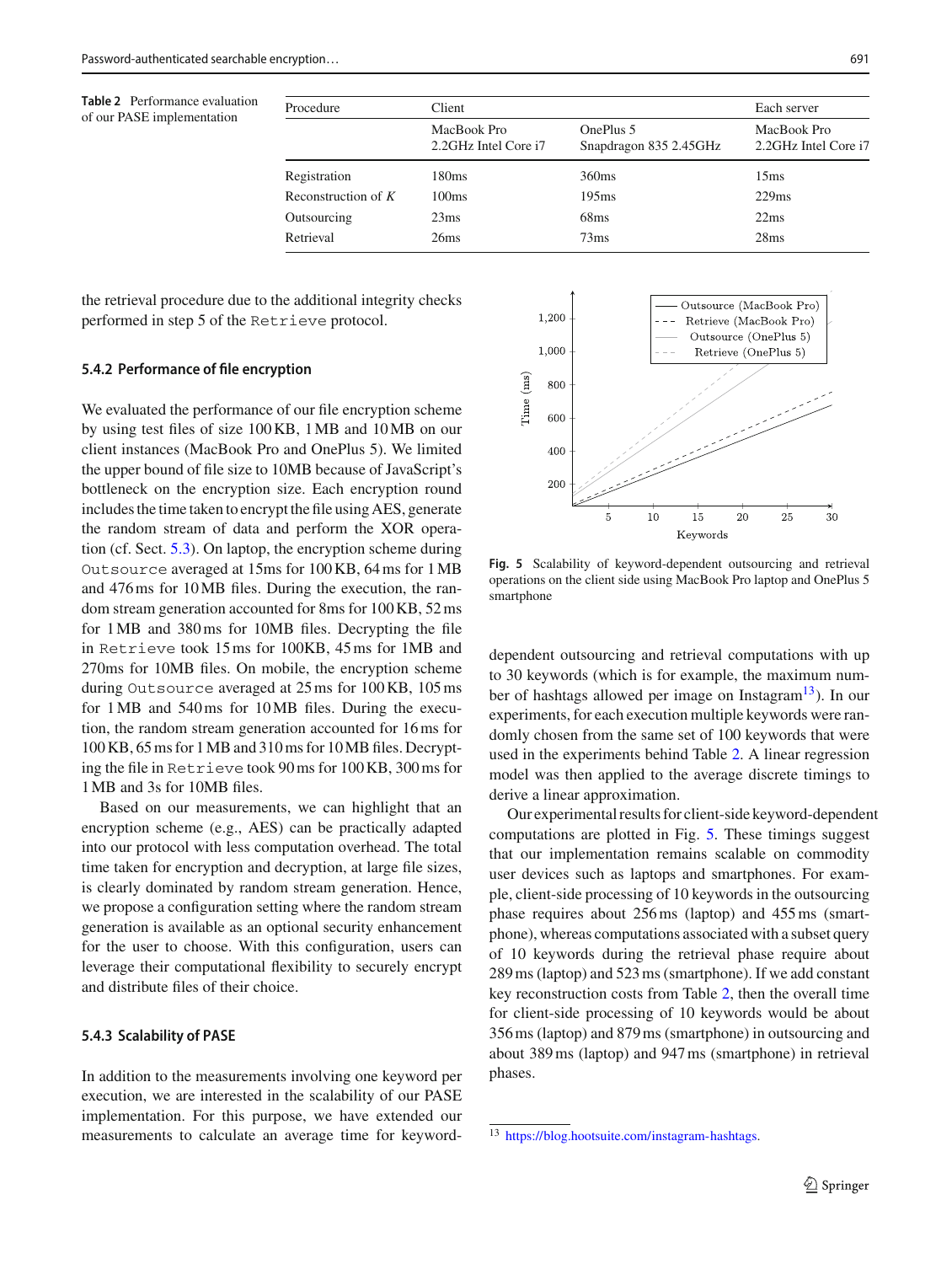#### **5.4.4 Strengthening password-based authentication**

The PASE protocol is proven sound by rigorous mathematical analysis, but the usage of password for authentication indirectly inherits several issues associated with passwords and acts as a single point of failure for the entire architecture. Moving beyond brute force and online attacks, passwords are vulnerable to re-usage, leakage and social engineering attacks. A study [\[39\]](#page-18-31) on password usage states 38% reused the same password for two different online services, and 21% of them slightly modified an old one to sign up for a new service. Have I been pwned  $(HIBP)^{14}$  $(HIBP)^{14}$  $(HIBP)^{14}$ , a popular website which reports data breaches provides records over 500 million actual unique passwords leaked from various data breaches through a variety of attacks including credential stuffing and phishing. The study also shows that users with more passwords are more likely to reuse them, or use variations. The 2020 Verizon Data Breach Investigations Report (DBIR) [\[1\]](#page-17-8) reports over 80% of breaches within hacking involve brute force or the use of lost or stolen credentials. To protect against such password weakness, the PASE protocol can be extended modularly with 2FA, a secondary authentication mechanism which provides a one-time password (OTP) or code generated or received by an authenticator (e.g., a security token or smartphone) that only the user possesses to complement the primary password used for authentication. The PASE scheme allows inclusion of additional complimentary authentication scheme without comprising the integrity of the internal PASE protocol which relies on high entropy keys generated from the primary password.

# <span id="page-17-5"></span>**6 Conclusion**

Password-Authenticated Searchable Encryption (PASE) introduced in this paper is a new concept for searchable encryption where the search over encrypted keywords can be performed solely with the help of a human-memorizable password. The main advantage over previous concepts is a simplified key management which removes the need for storing and managing high-entropy keys on the user side and makes the whole process device-agnostic. Basing searchable encryption on passwords introduces major design challenges; in particular, creating the need for a distributed server architecture to achieve security against offline dictionary attacks.

We modeled the functionality and security properties of PASE, incl. IND-CKA-security for keyword privacy and authentication for outsourcing for the search procedure and proposed a direct PASE construction those security and privacy has been proven under standard assumptions. Our direct PASE construction is an optimized version of a more general concept for building PASE protocols based on techniques underlying password-authenticated secret sharing and symmetric searchable encryption.

We evaluated the practicality of our PASE scheme through implementation of a JavaScript-based web application that can readily be executed on any (mobile) browser. The conducted performance and scalability evaluation of our implementation shows that the proposed PASE approach remains practical on commodity user devices such as laptops and smartphones.

## **Compliance with ethical standards**

**Conflict of interest** All authors declare that they have no conflict of interest.

**Ethical approval** This article does not contain any studies with human participants performed by any of the authors.

**Open Access** This article is licensed under a Creative Commons Attribution 4.0 International License, which permits use, sharing, adaptation, distribution and reproduction in any medium or format, as long as you give appropriate credit to the original author(s) and the source, provide a link to the Creative Commons licence, and indicate if changes were made. The images or other third party material in this article are included in the article's Creative Commons licence, unless indicated otherwise in a credit line to the material. If material is not included in the article's Creative Commons licence and your intended use is not permitted by statutory regulation or exceeds the permitted use, you will need to obtain permission directly from the copyright holder. To view a copy of this licence, visit [http://creativecomm](http://creativecommons.org/licenses/by/4.0/) [ons.org/licenses/by/4.0/.](http://creativecommons.org/licenses/by/4.0/)

# **References**

- <span id="page-17-8"></span>1. 2020 data breach investigations report, [https://enterprise.verizon.](https://enterprise.verizon.com/en-gb/resources/reports/dbir/) [com/en-gb/resources/reports/dbir/.](https://enterprise.verizon.com/en-gb/resources/reports/dbir/) Accessed 31 Aug 2020
- <span id="page-17-0"></span>2. Abdalla, M., Bellare, M., Catalano, D., Kiltz, E., Kohno, T., Lange, T., Malone-Lee, J., Neven, G., Paillier, P., Shi, H.: Searchable encryption revisited: consistency properties, relation to anonymous IBE, and Extensions. J. Cryptol. **21**(3), 350–391 (2008)
- <span id="page-17-4"></span>3. Abdalla, M., Fouque, P., Pointcheval, D.: Password-based authenticated key exchange in the three-party setting. In: Vaudenay, S. (ed.) PKC'05. LNCS, vol. 3386, pp. 65–84. Springer, Berlin (2005)
- <span id="page-17-3"></span>4. Bagherzandi, A., Jarecki, S., Saxena, N., Lu, Y.: Passwordprotected secret sharing. In: CCS'11. ACM, pp. 433–444 (2011)
- <span id="page-17-1"></span>5. Ballard, L., Kamara, S., Monrose, F.: Achieving efficient conjunctive keyword searches over encrypted data. In: ICICS'05. LNCS, vol. 3783, Springer, pp. 414–426 (2005)
- <span id="page-17-2"></span>6. Bellare, M., Boldyreva, A., O'Neill, A.: Deterministic and efficiently searchable encryption. In: Menezes, A. (ed.) Advances in Cryptology—CRYPTO 2007, In: 27th Annual International Cryptology Conference, Santa Barbara, CA, USA, August 19- 23, 2007, Proceedings. LNCS, vol. 4622, pp. 535–552. Springer (2007)[.https://doi.org/10.1007/978-3-540-74143-5\\_30](https://doi.org/10.1007/978-3-540-74143-5_30)
- <span id="page-17-6"></span>7. Bellare, M., Canetti, R., Krawczyk, H.: Keying hash functions for message authentication. In: CRYPTO'96. LNCS, vol. 1109, Springer, pp. 1–15 (1996)

<span id="page-17-7"></span><sup>14</sup> [https://haveibeenpwned.com/Passwords.](https://haveibeenpwned.com/Passwords)